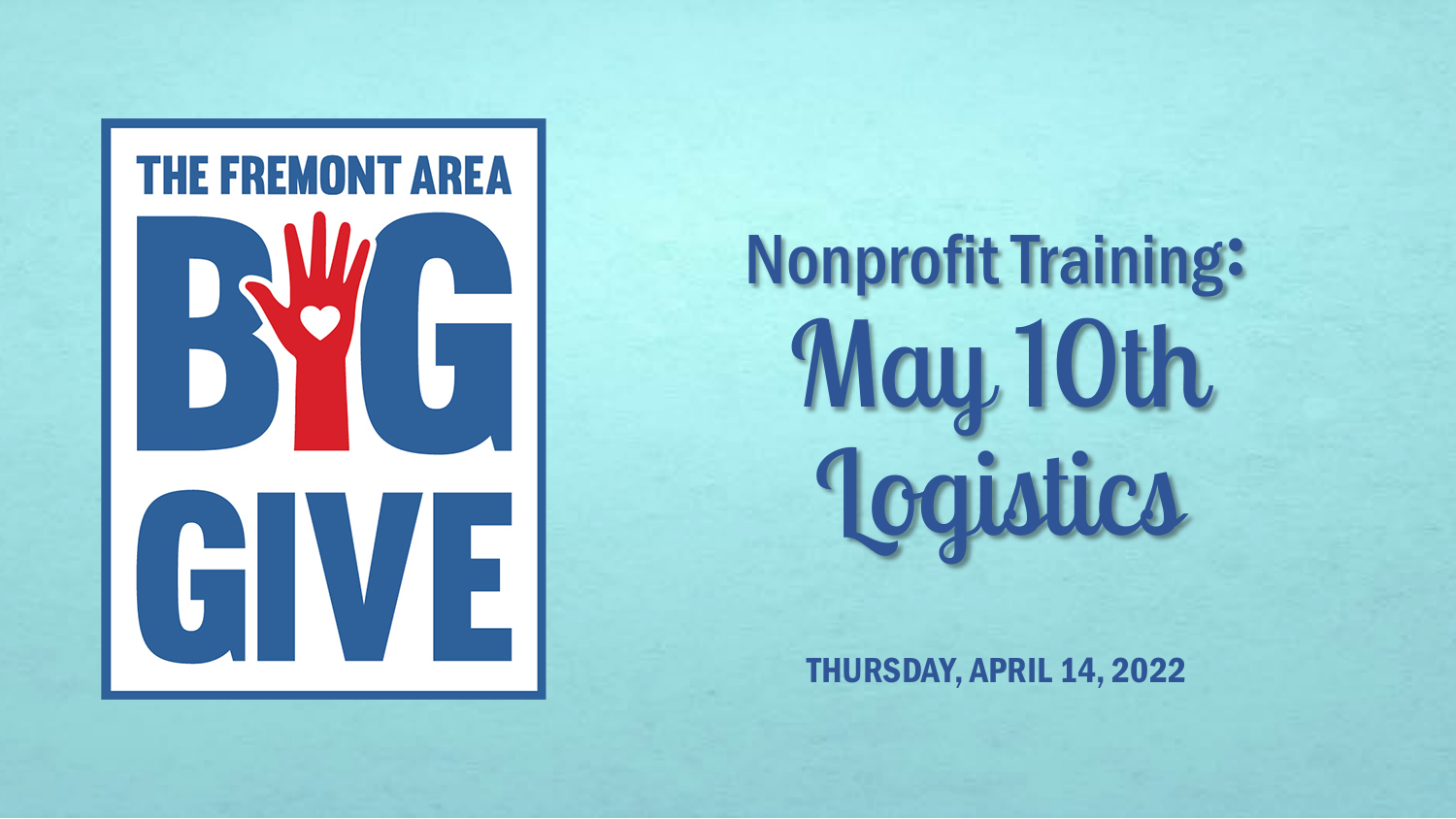

# Action Items – Before the Big Give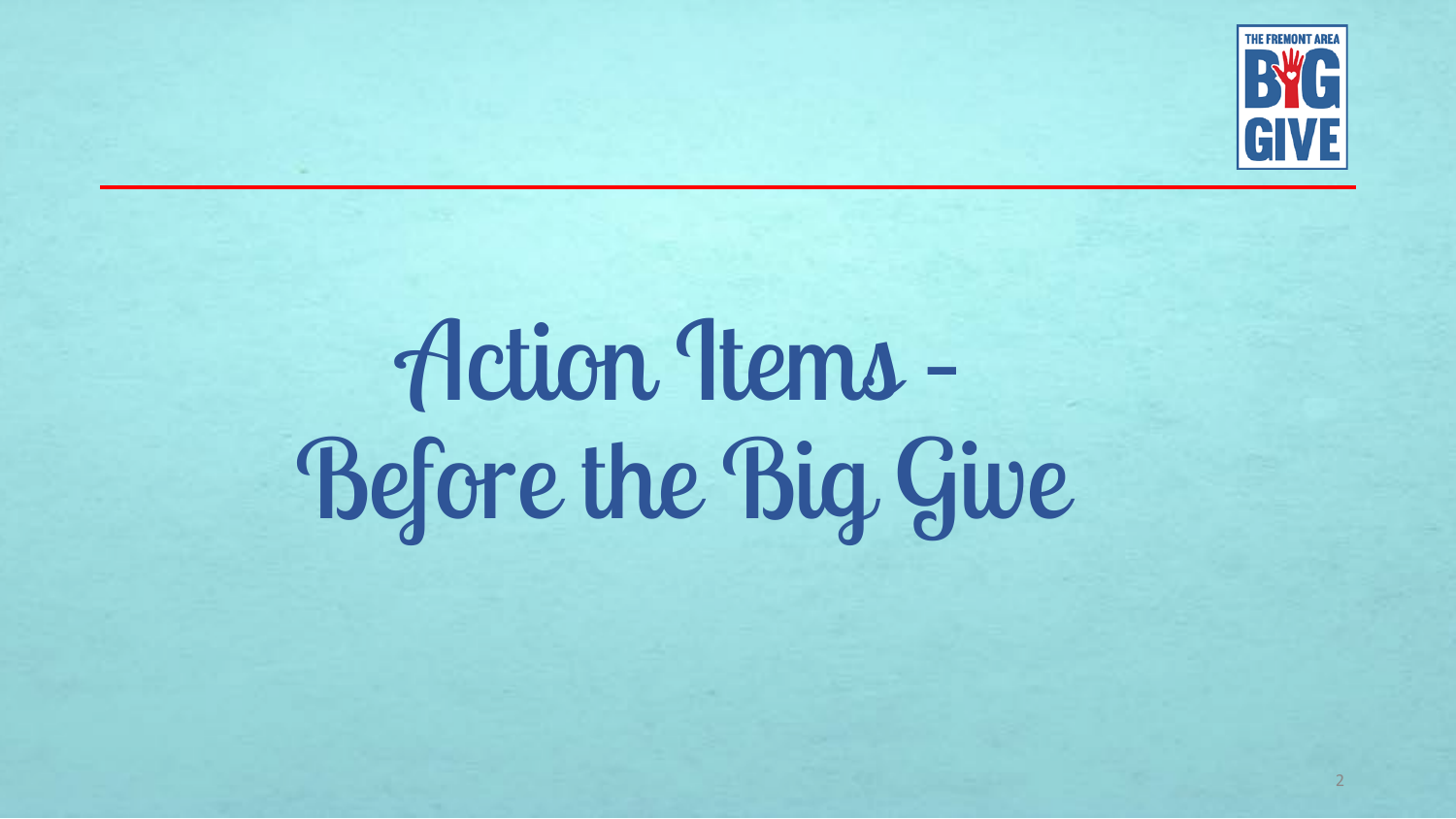

Before the Big Give

•Get verified and enter bank information

• April 15 – Deadline to edit profiles

• Enter fundraising goal on your dashboard if you have one

• Enter matching grant if you have one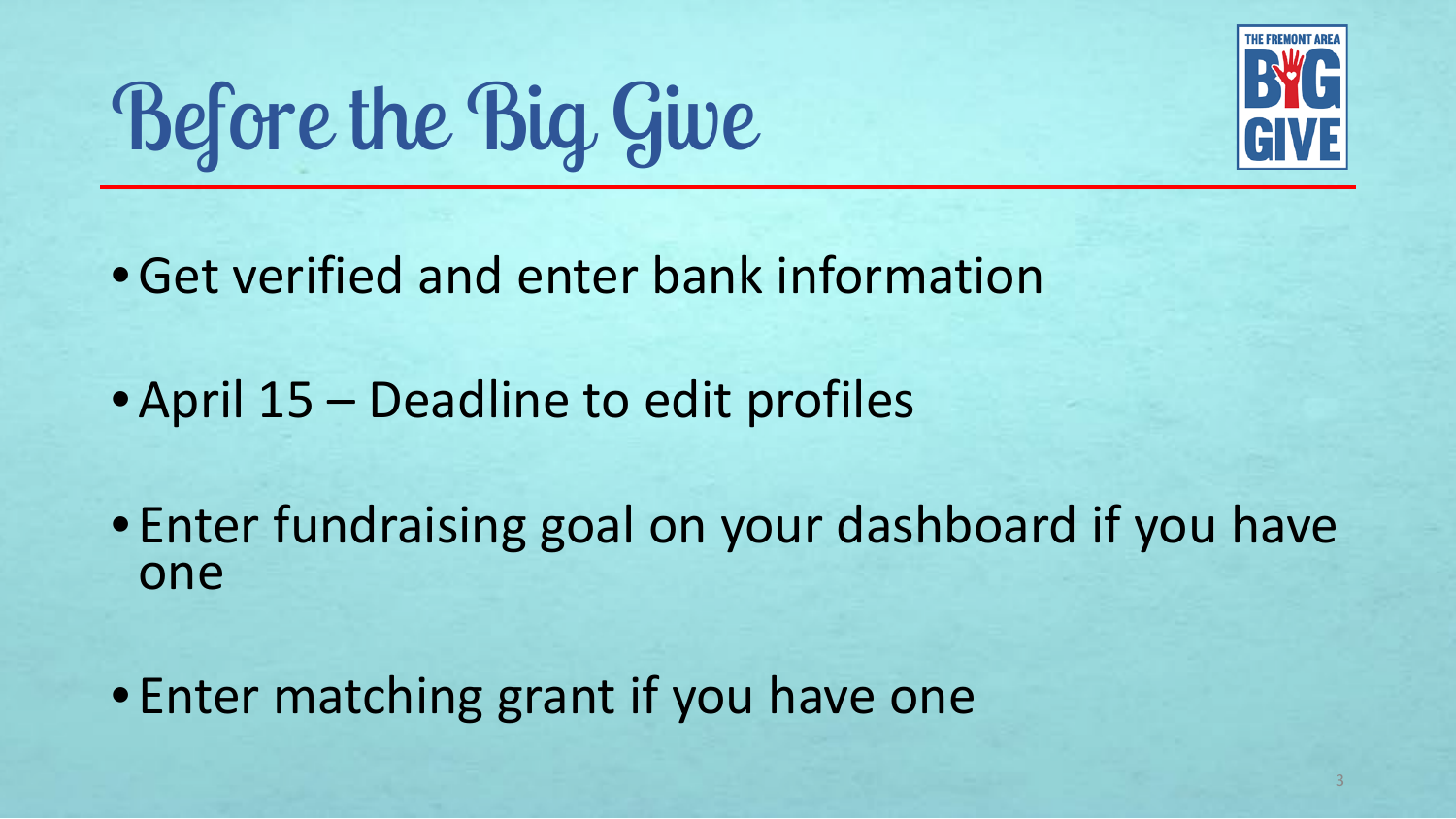

### Matching Gifts

- Now is the time to find a matching donor!
	- Pool board member gifts together
	- Reach out to a regular donor or supporter
- Research indicates that people are more likely to give to an organization that has matching funds
- Enter into your dashboard so it appears in your profile and in your totals
- The matching gift does not need to be turned into FACF, deposit directly into your bank account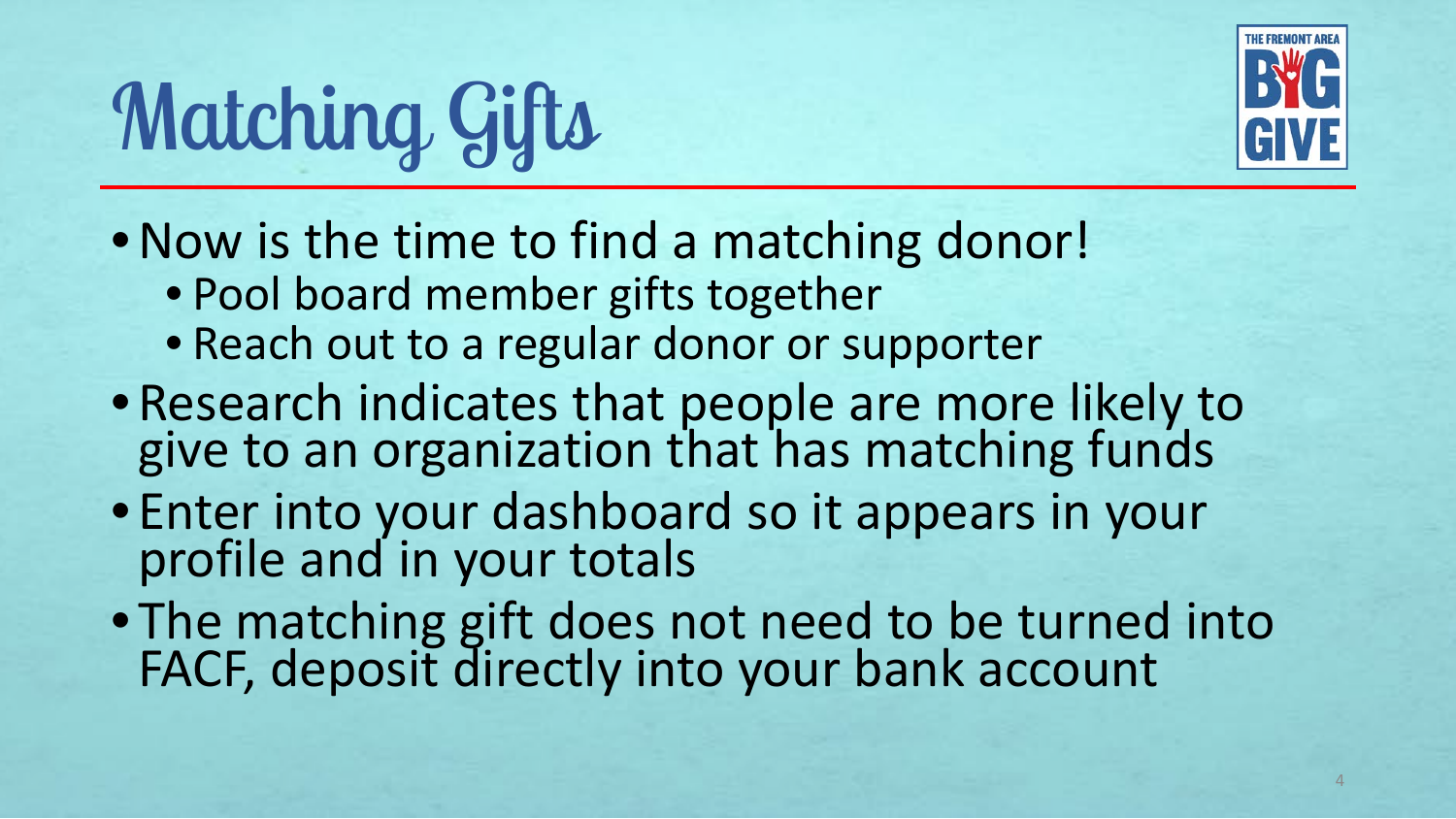

Fundraising Pages

• Encourage your supporters to create them now – all the way through May 10th!

- •Donations can be accepted on Fundraising Pages when early giving begins on May 1st.
- Prizes for most successful fundraising pages!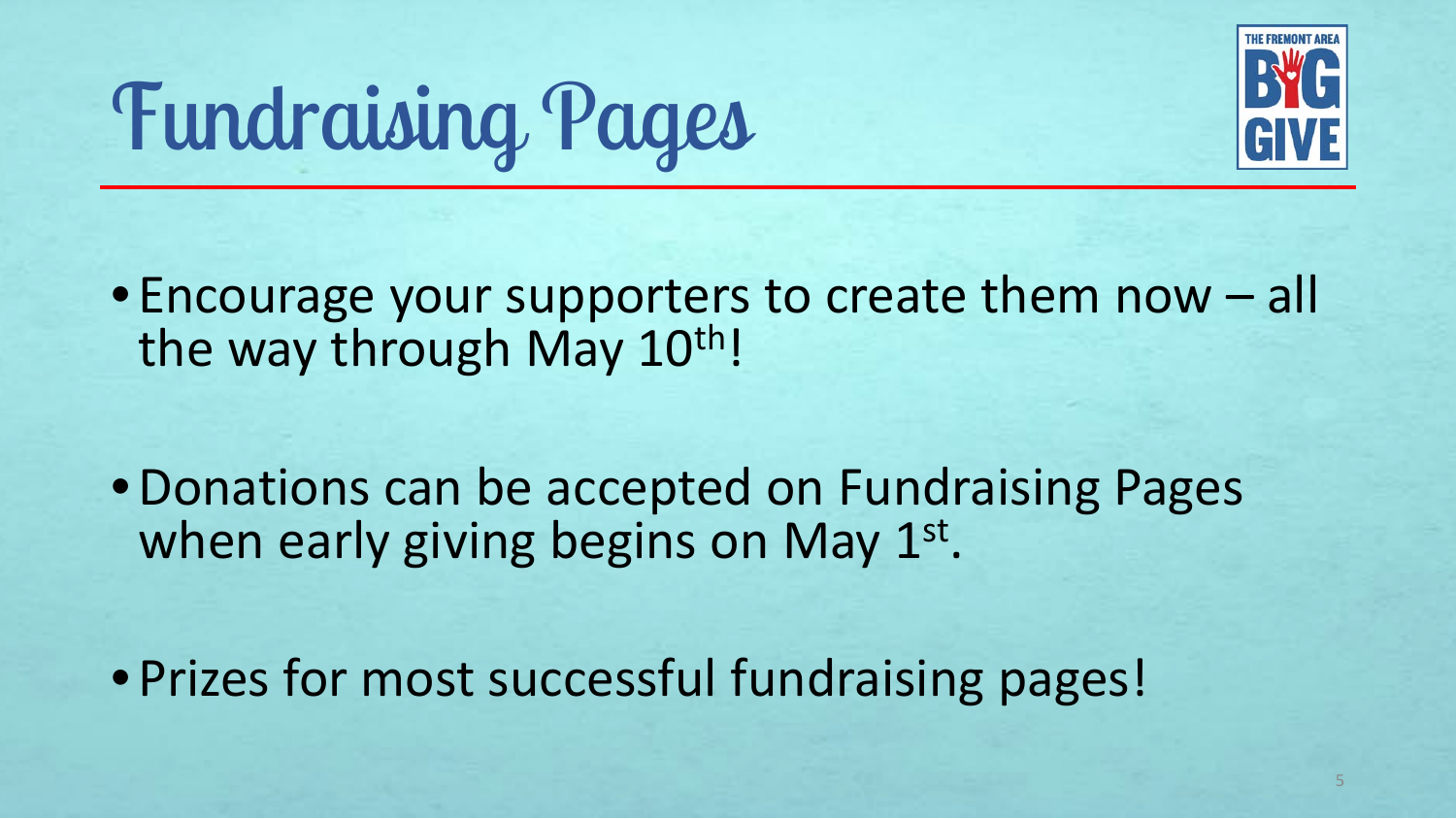

# Events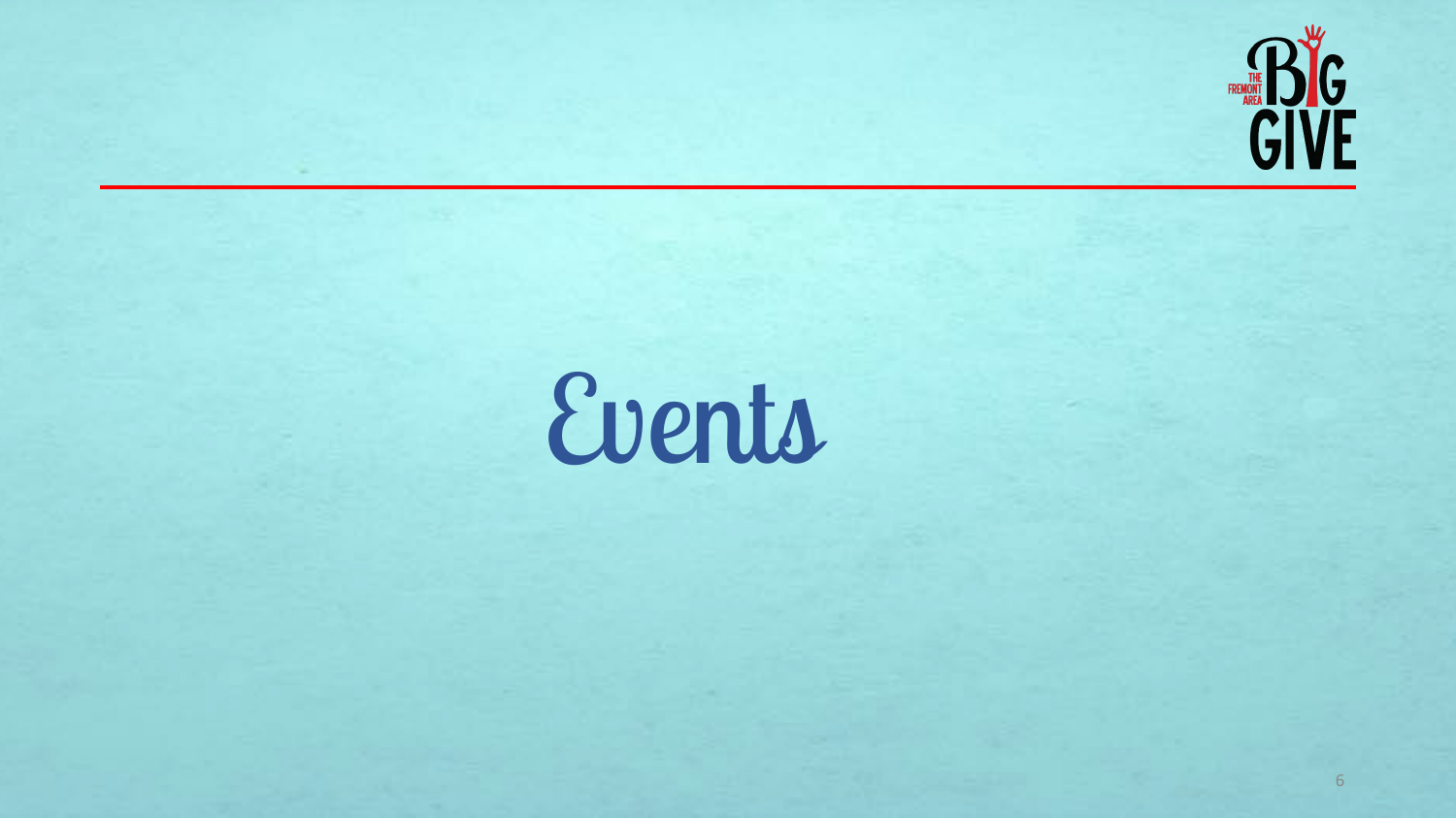

# Customer Service, Staffing, Logistics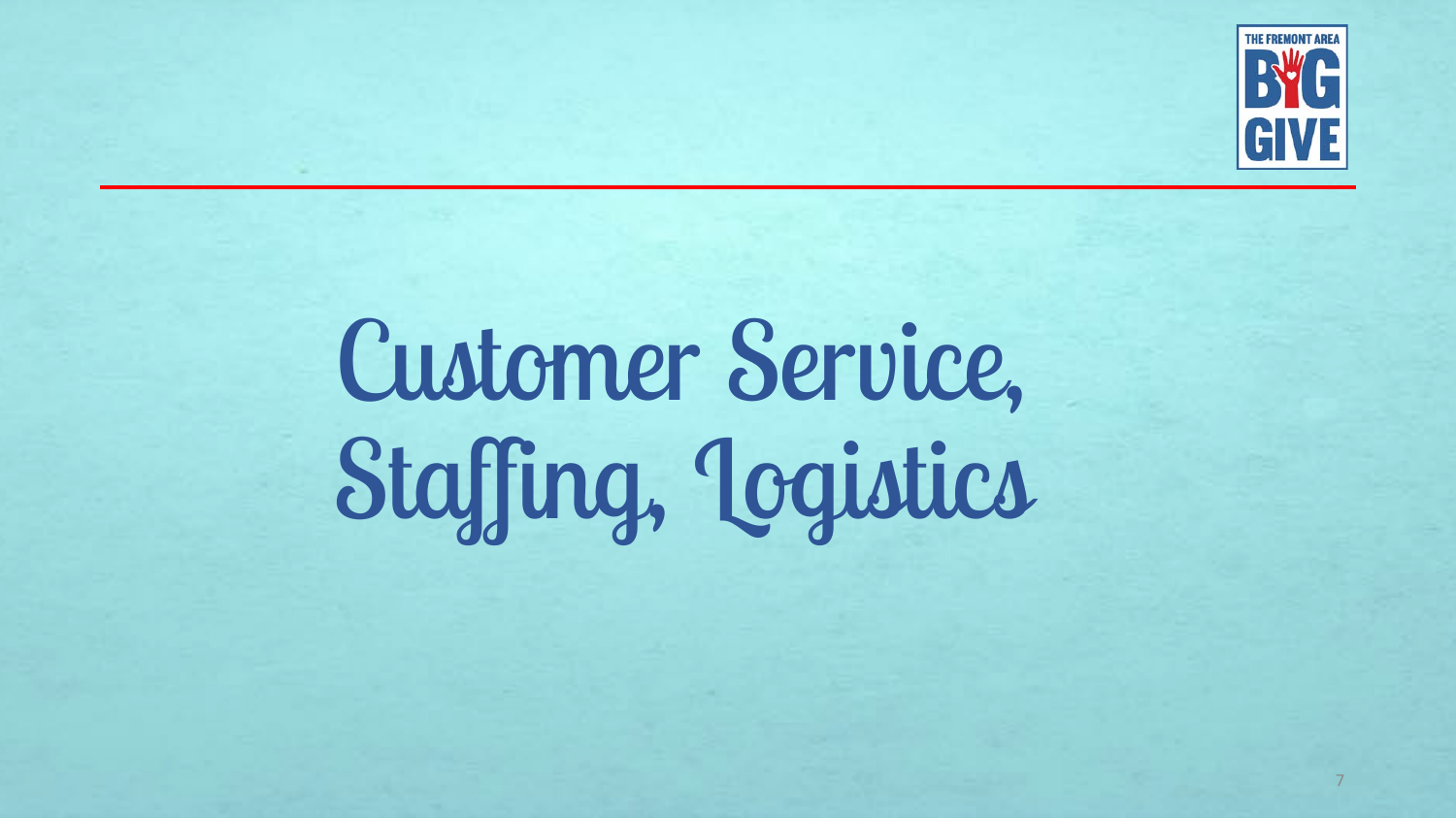

### May 10th Checklist

- Kick off the FABG with a bang! Ask board members to help kick off your campaign by donating in the early morning hours.
- Be active all day on social media! Use #FremontAreaBigGive
- KHUB-KFMT Radio will be doing nonprofit interviews once again!
- Check donor data every hour and make sure you are thanking donors in real time either on social media or e-mail.
- Enter any checks or cash received into the GiveGab portal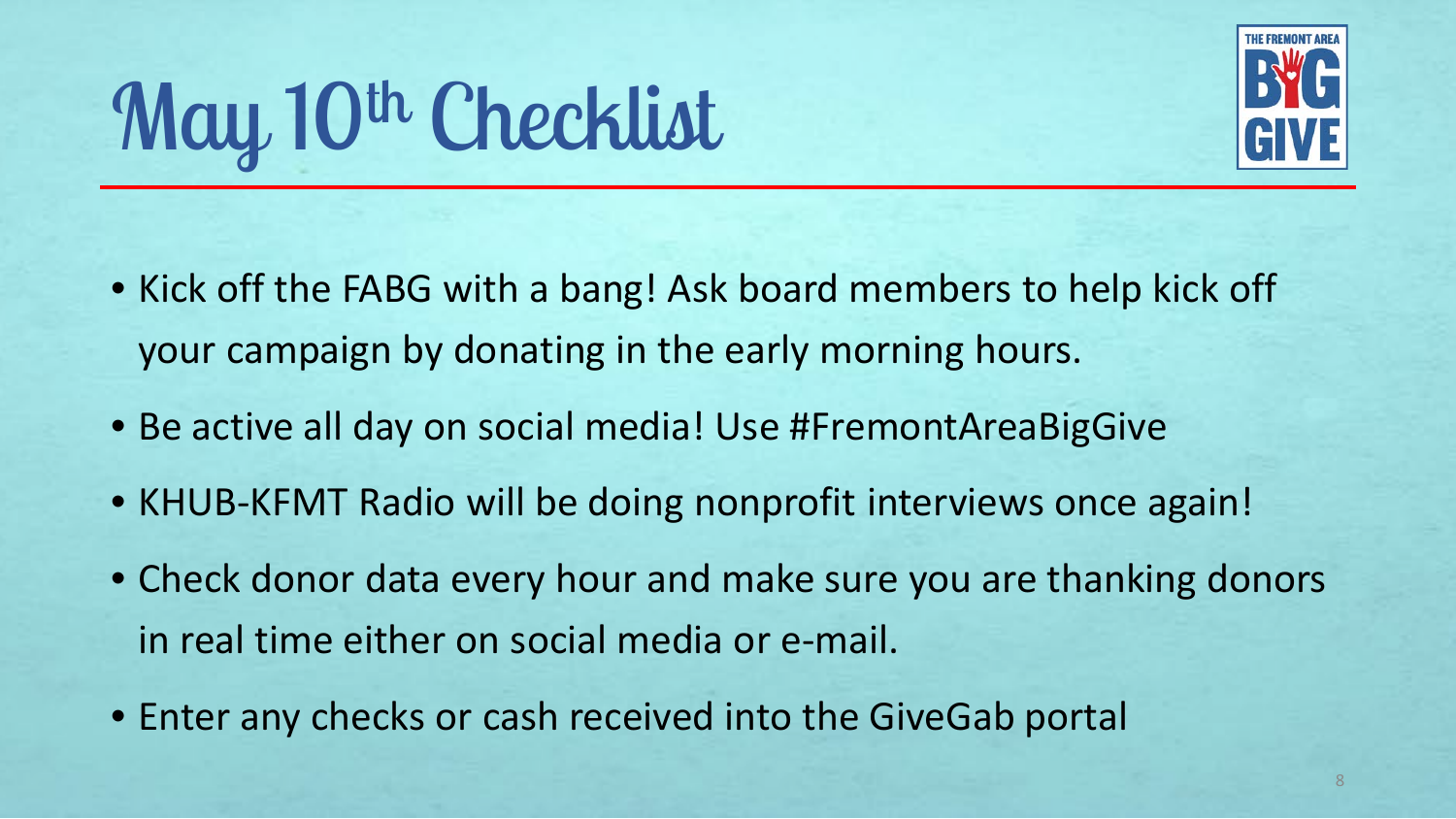

### Nonprofit Staffing & Service

- Please plan to have one person available to answer questions regarding FABG via phone on May 10<sup>th</sup>. Use the FAQs on our website to guide staff on how to answer questions and guide donors.
- If you have a technology question, click the blue chat bubble on the Big Give website.
- Still need help? Call the FABG team at 402-721-4252 or e-mail info@facfoundation.org.
- Receipts: Donors will automatically receive an e-mail receipt. If they do not receive one, you can generate and send one from your donor information page.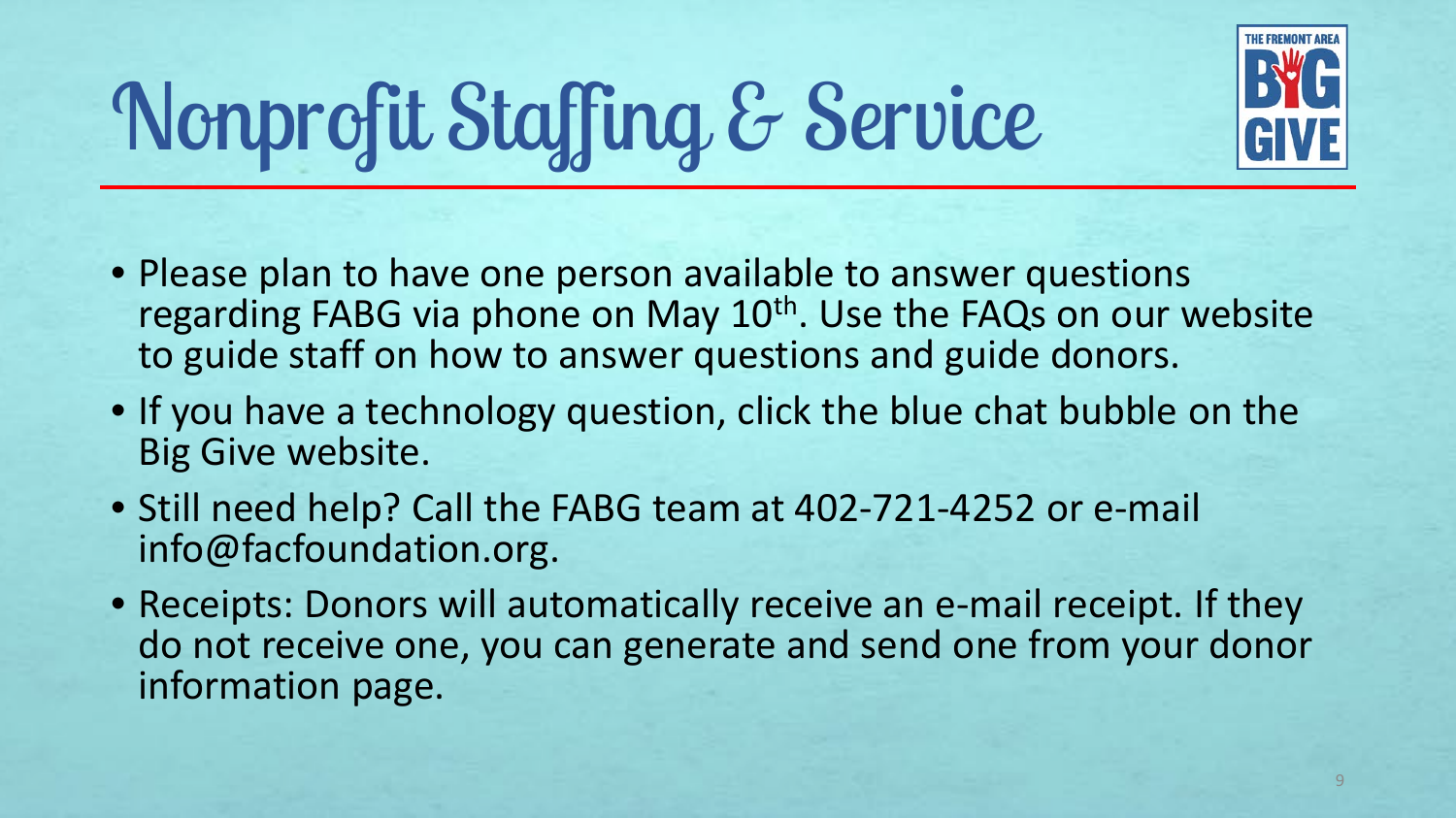### Transaction Issues



- Donors should use the **blue chat bubble** on the Big Give website when needing to request a refund.
- When we CAN make a refund:
	- When a donor has made an error in their donation: \$200 instead of \$20
	- If a donor made a donation to one organization that was meant for another
	- If a donor hits the submit button more than once resulting in duplicate donations
- When we CANNOT make a refund:
	- If a donor changes his/her mind about donating altogether
- The ticker will tick backward this year when a refund is made.
- **There is a 4-day window to request refunds!!**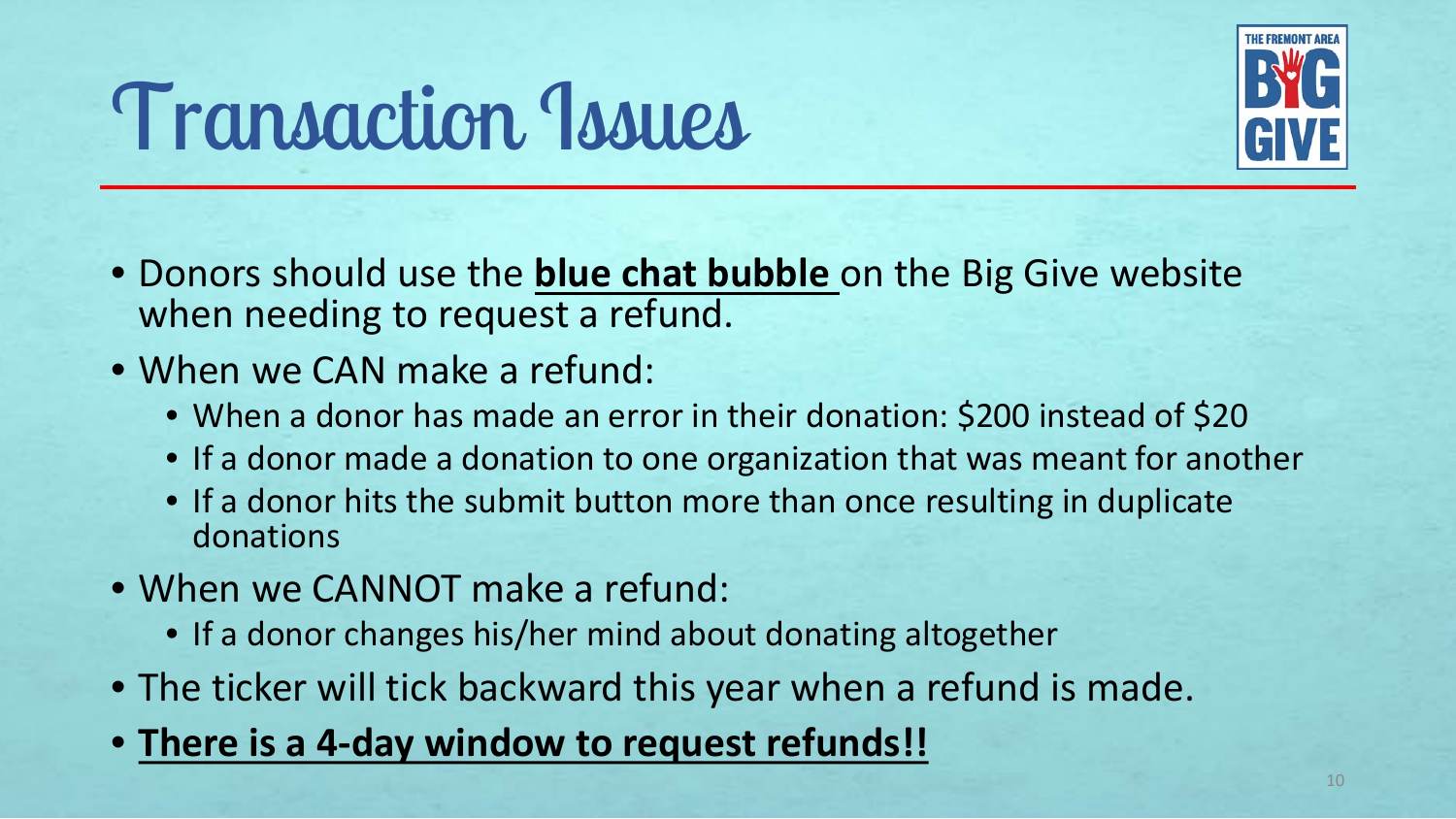

# Online & Offline Gifts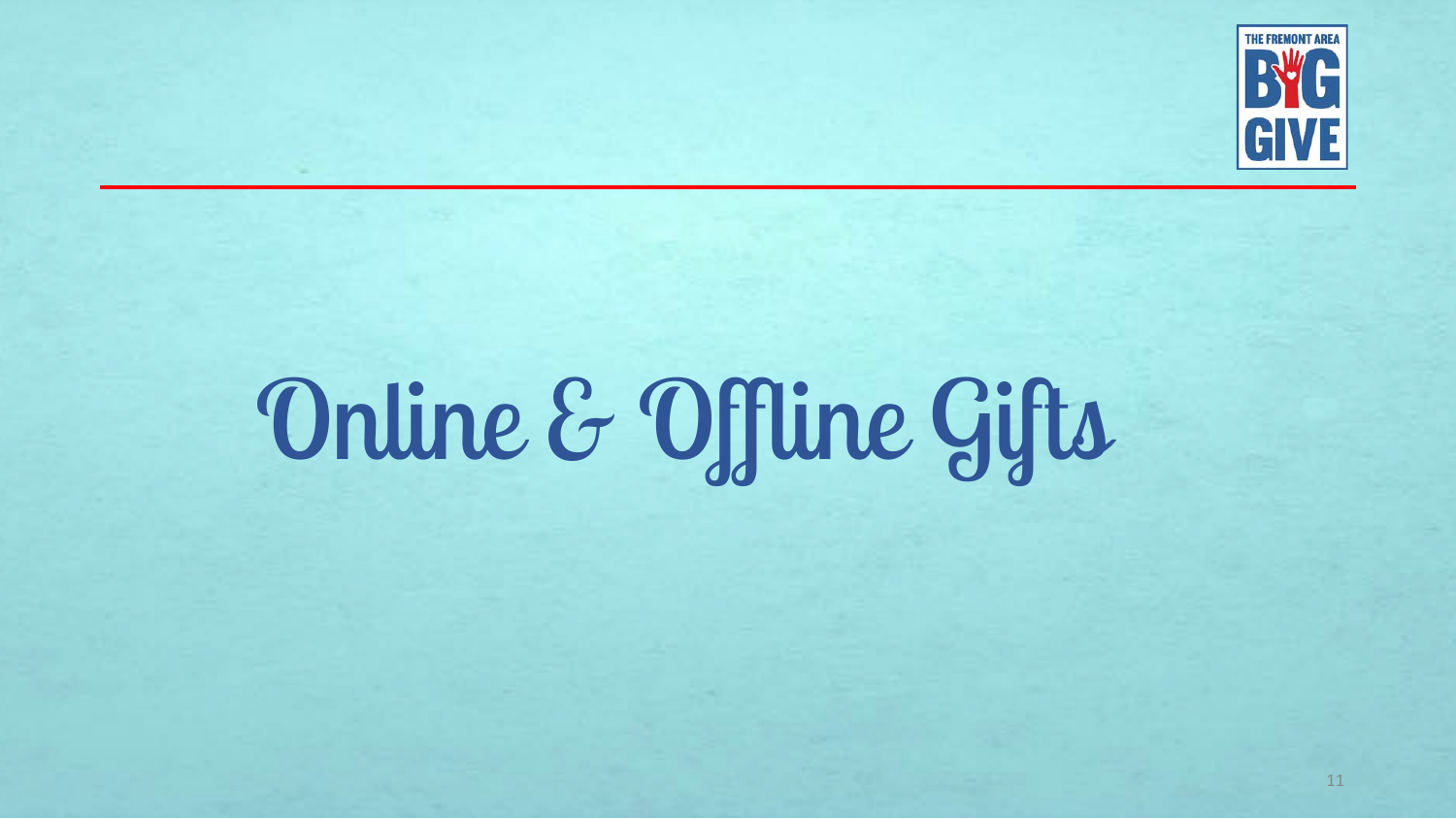



• Early giving begins May 1st and runs through 11:59 p.m. on May 9.

•Gifts made during Early Giving are processed immediately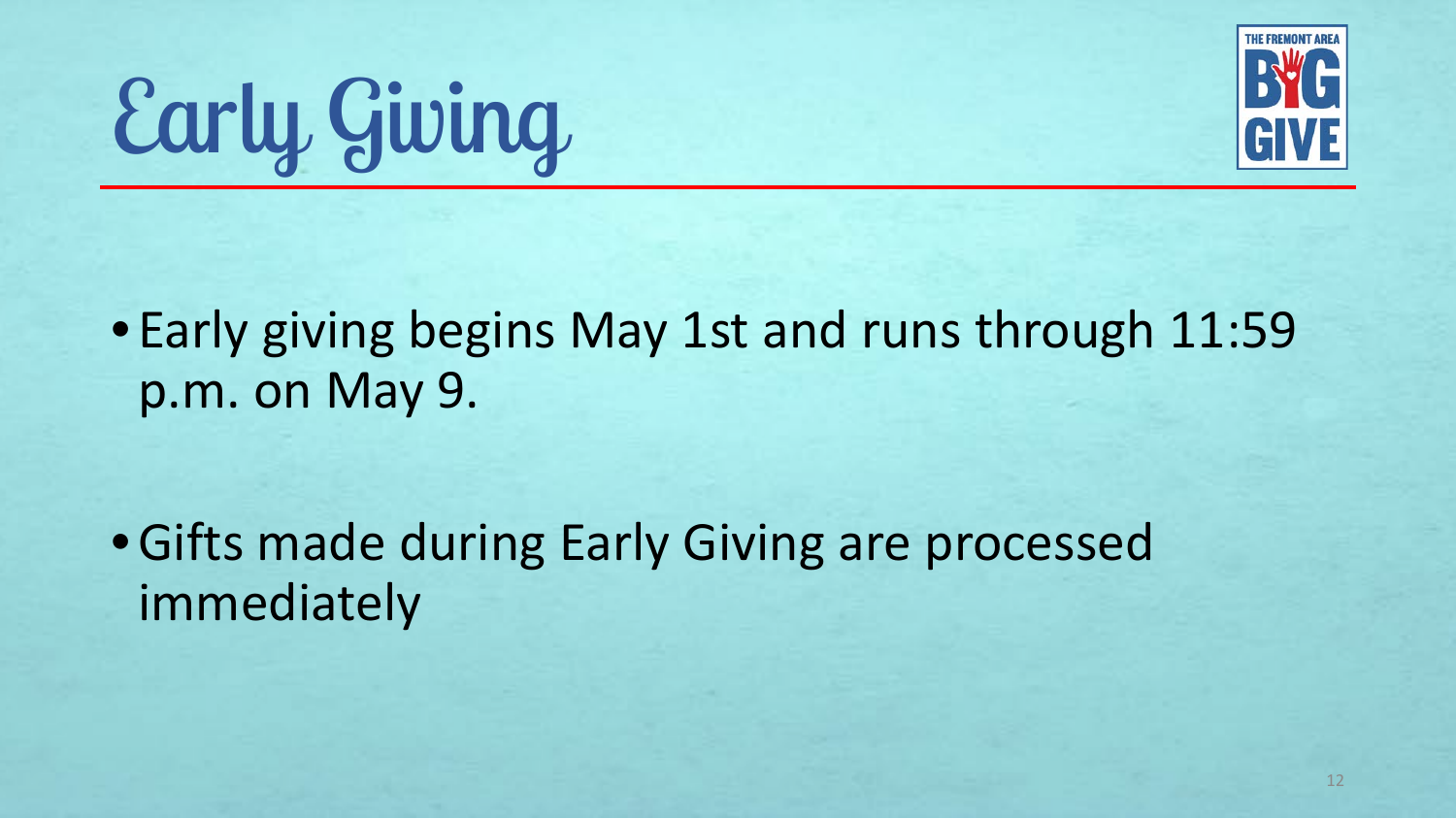# Making a Gift Online



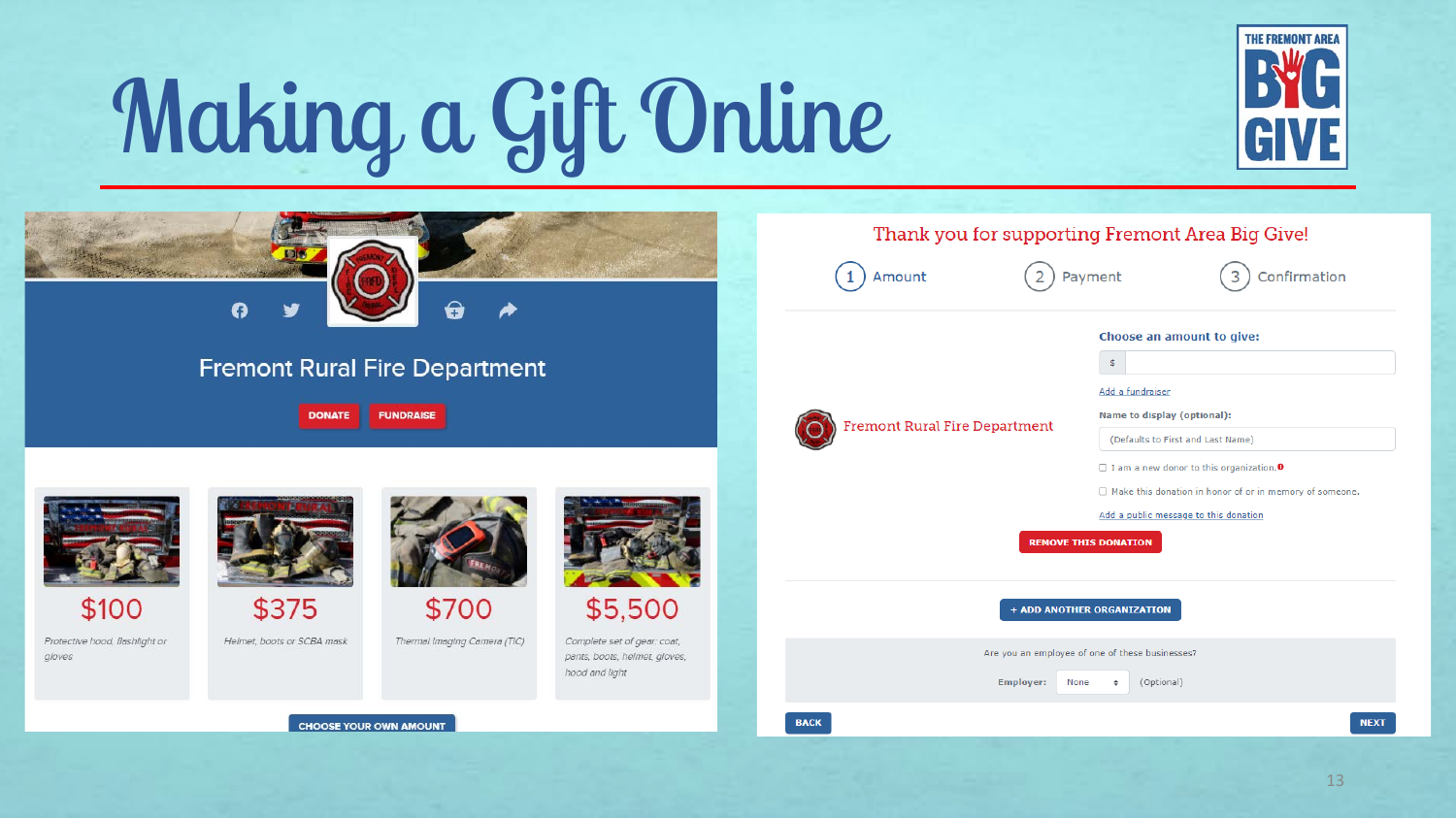

# Making a Gift Online

|                                                |                           | <b>Enter Your Payment Information</b> |                     |              |
|------------------------------------------------|---------------------------|---------------------------------------|---------------------|--------------|
| Amount                                         |                           | Payment                               | 3                   | Confirmation |
|                                                | Your \$10.00 Gift         |                                       |                     |              |
| Payment Method (Click on one of the following) |                           |                                       |                     |              |
| <b>Credit Card</b>                             | <b>Donor Advised Fund</b> |                                       | <b>Bank Account</b> |              |
| <b>First Name</b>                              |                           | <b>Last Name</b>                      |                     |              |
|                                                |                           |                                       |                     |              |
| Credit Card Info                               |                           |                                       |                     |              |
| Card number                                    |                           |                                       | MM/YY CVC           |              |
| Email                                          |                           |                                       |                     |              |
| <b>Mailing Address</b><br>Street               |                           |                                       |                     |              |
| City                                           |                           | <b>State</b>                          |                     |              |
|                                                |                           | Select State                          | ٠                   |              |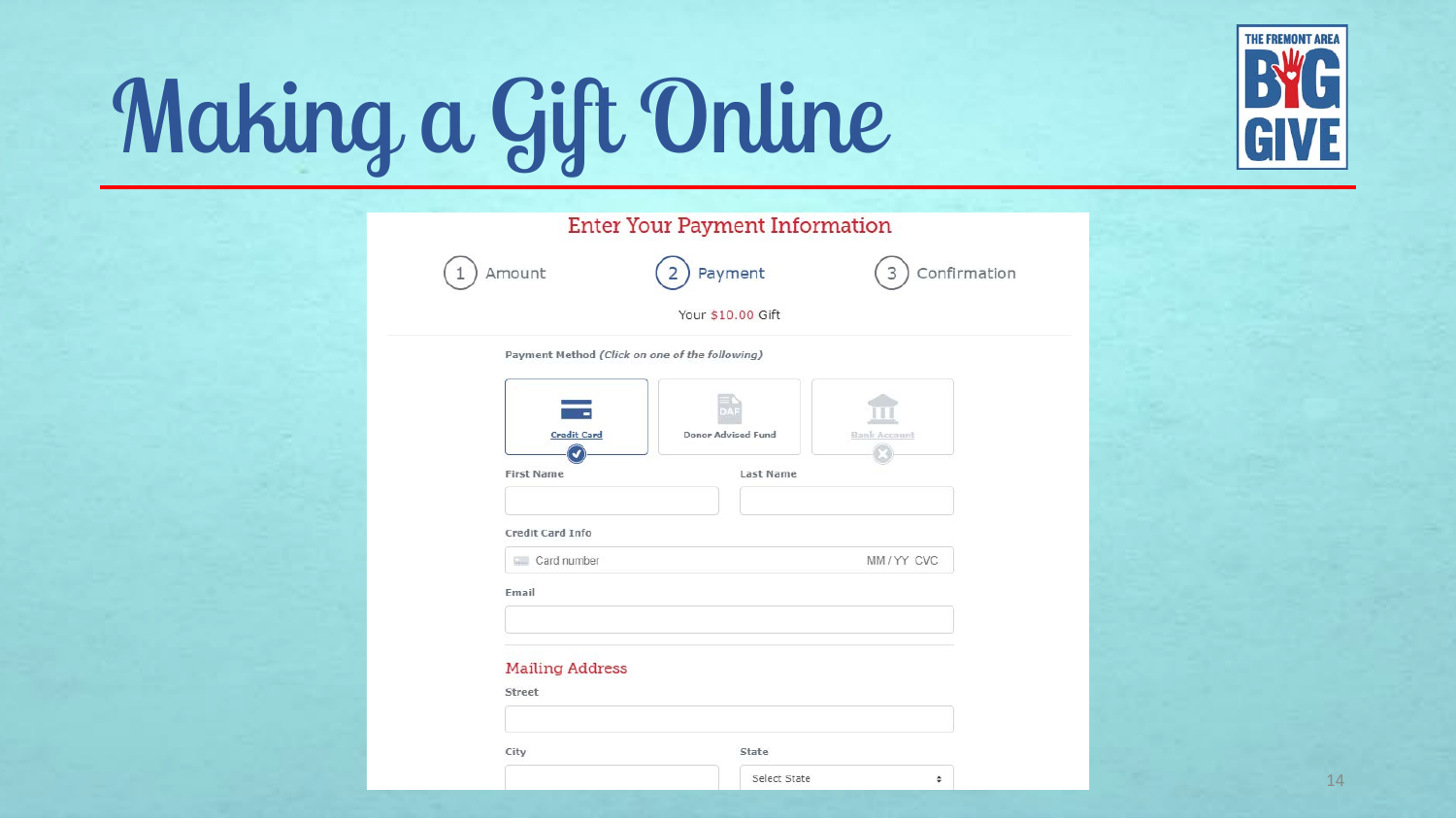

## Making a Gift Online

 $\binom{1}{1}$ 

| Amount |                                               | Payment                                                                 |                          |               | Confirmation |
|--------|-----------------------------------------------|-------------------------------------------------------------------------|--------------------------|---------------|--------------|
|        | <b>Fremont Rural Fire</b><br>Department       |                                                                         |                          | Gift: \$10.00 |              |
|        | Email:                                        |                                                                         | lfeala@facfoundation.org |               |              |
|        | Fees:                                         |                                                                         |                          | \$0.81        |              |
|        | What's with these fees?                       |                                                                         |                          |               |              |
|        | I'll cover the fees!<br>Privacy Option(s)     |                                                                         |                          |               |              |
|        | $\Box$ Please do not display a name publicly. |                                                                         |                          |               |              |
|        |                                               | $\Box$ Please do not display the donation amount publicly.              |                          |               |              |
|        |                                               | $\Box$ Hide my name from this organization and the public. <sup>0</sup> |                          |               |              |
|        | <b>Total:</b>                                 |                                                                         |                          | \$10.81       |              |

**SUBMIT**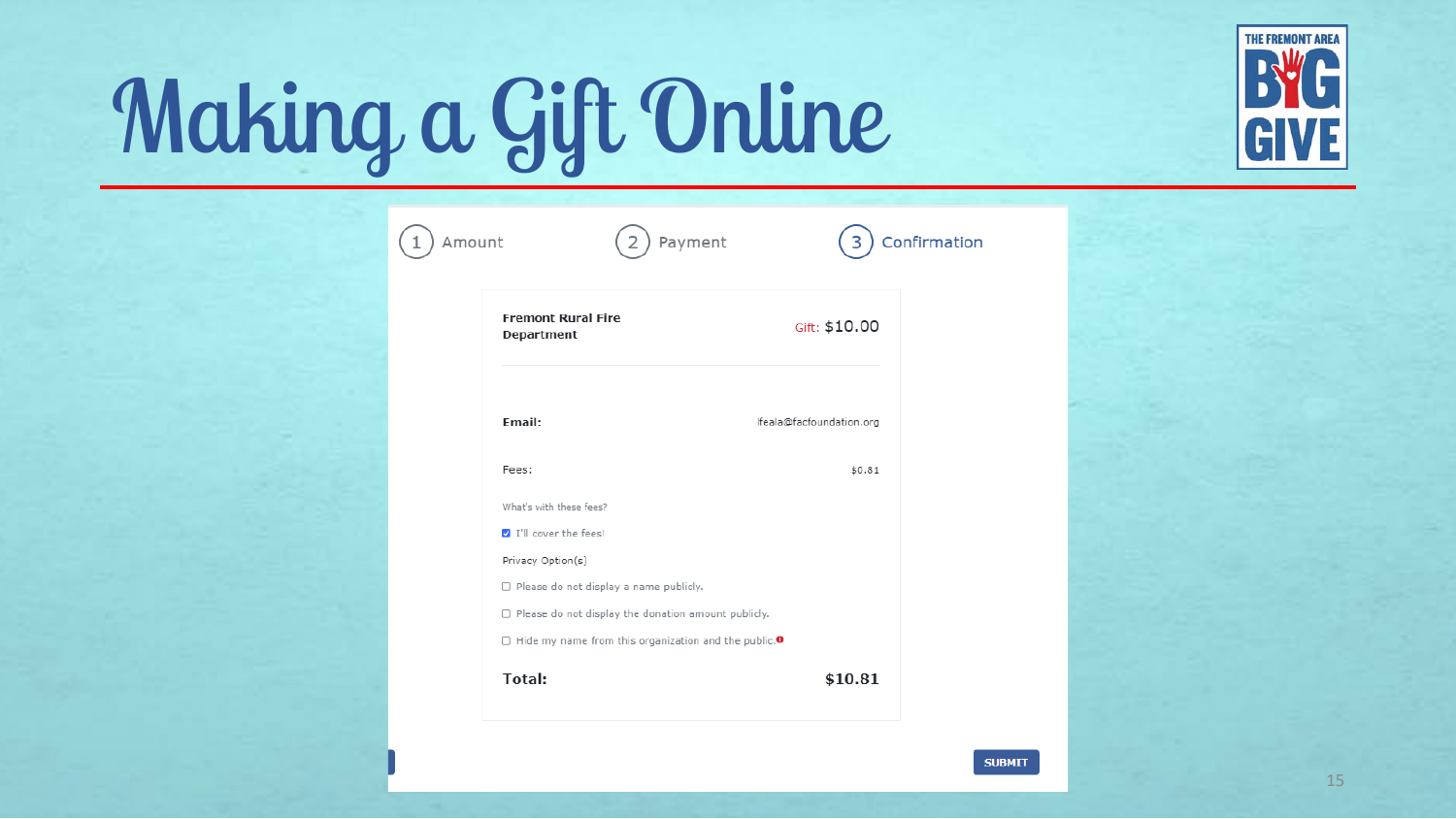



- Offline gift to your nonprofit only: make check payable to nonprofit and deliver to participating nonprofit by **May 10th.**
- Offline gift to multiple nonprofits: make payable to Fremont Area Big Give and deliver to Community Foundation, accompanied by completed offline gift form, by May 10<sup>th</sup>
- Donor must include e-mail address to receive a receipt! If no e-mail, leave blank and re-send receipt to nonprofit e-mail address.
- There will be no receipt for cash gifts under \$10
- Checks can be dropped off at the FACF office on May 11<sup>th</sup>, but will not be eligible for prizes.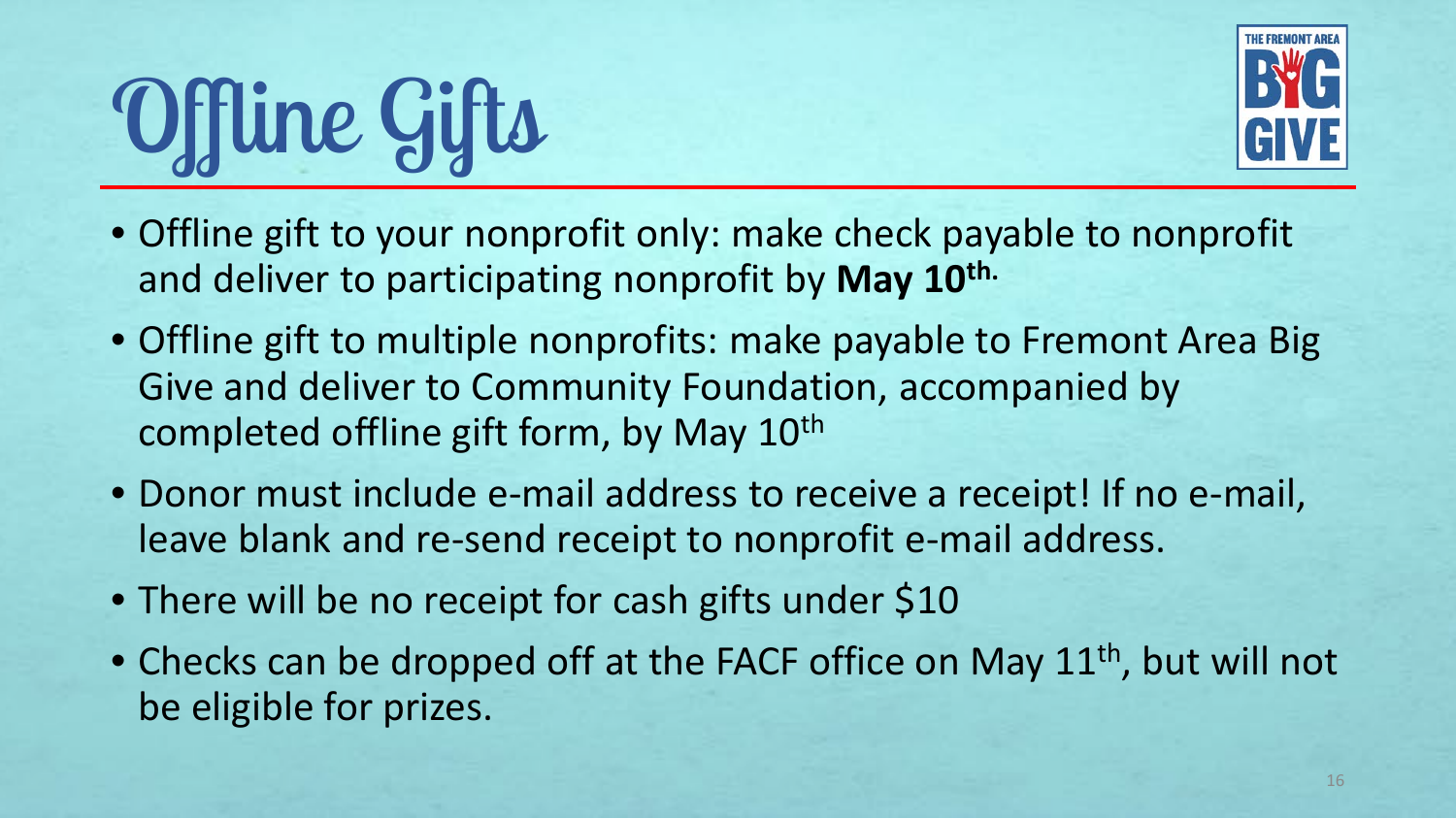# Offline Gifts



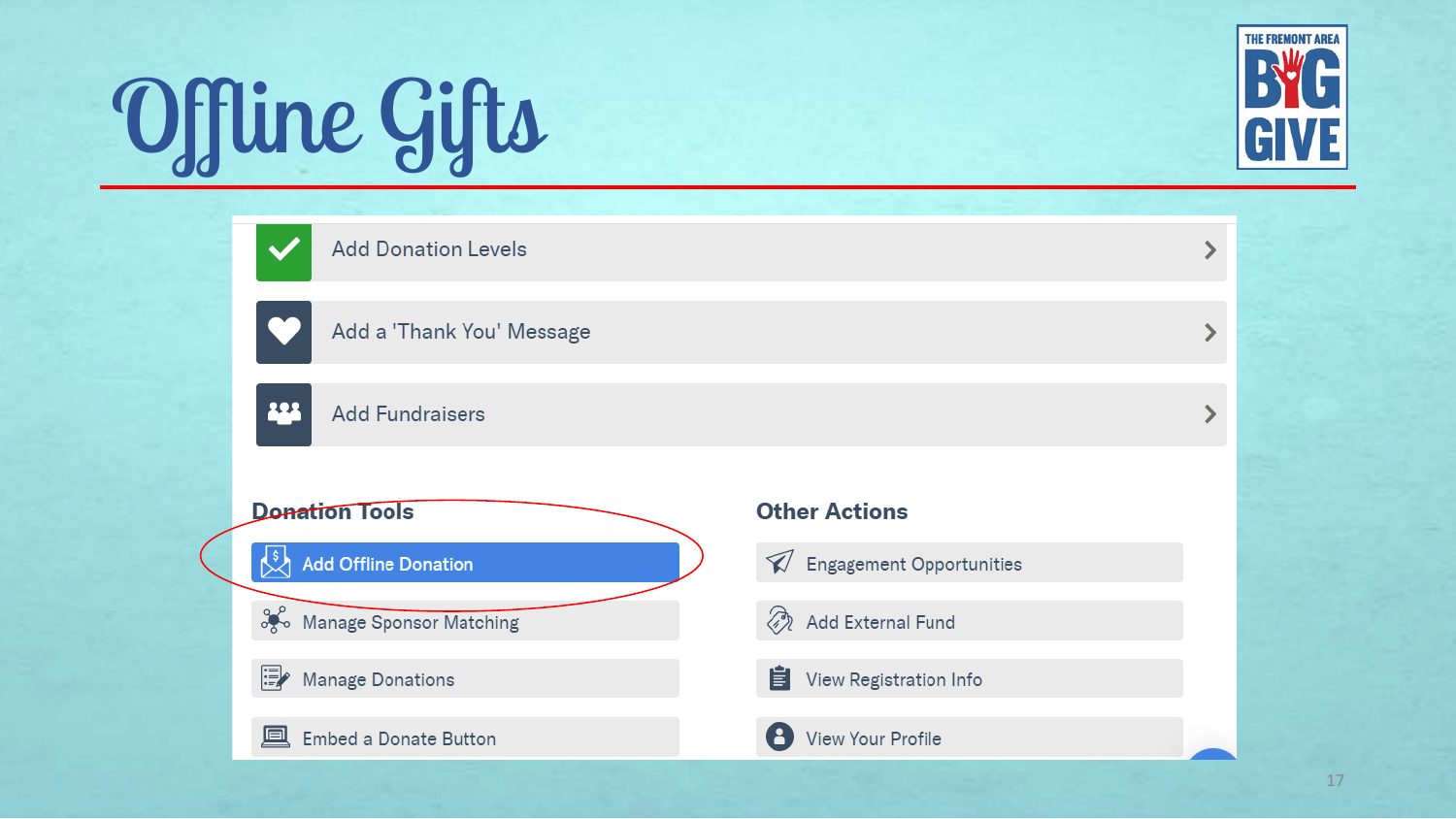# Offline Gifts



For Fremont Area Big Give

Donor's First Name

Donor's Last Name

 $\overline{\mathbf{v}}$ 

### Amount

 $\mathbb{S}$ 

### **Custom Display Name (optional)**

### □ Add donor address

### **Attribute to Fundraiser**

### None

Please note: There is no need to select both a fundraiser and a team. Donations attributed to a fundraiser will also count towards the fundraiser's team, if they belong to one.



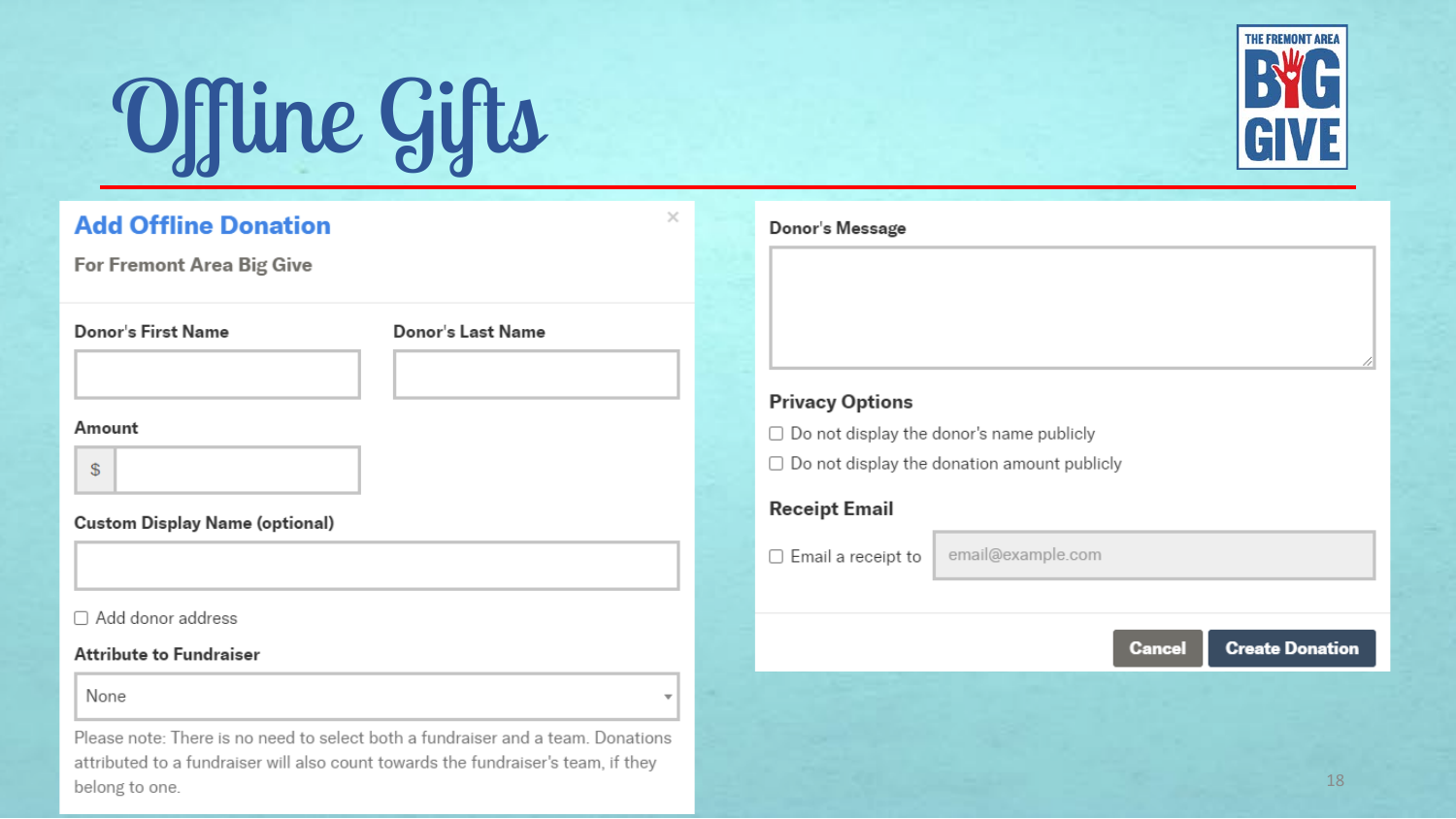

### Prizes & Leaderboard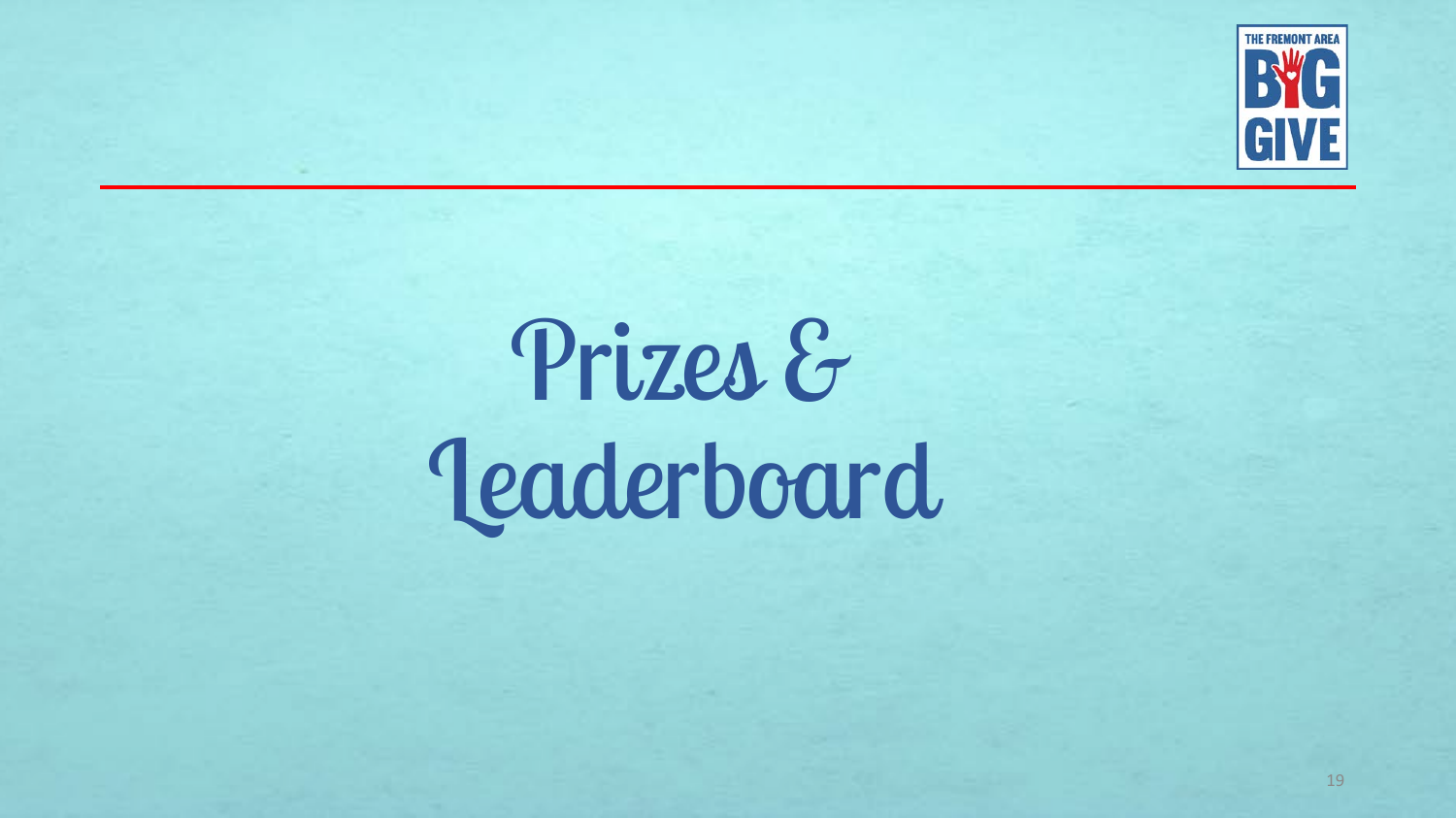### Incentive Prizes



- Prizes will be awarded for Most Unique Donors and Most Dollars Raised throughout the day.
- A unique donor is one individual. Multiple donations from one donor to the same nonprofit will count as one gift.
- To qualify for the Most Unique Donor prize, a nonprofit must have at least 5 unique donations during the time period for which the prize is being awarded.
- Golden Tickets will also be awarded during the day: the dollar amount and award schedule will be determined and announced once all sponsorships are secured.
- Nonprofits cannot win more than one hourly prize or more than one Golden Ticket.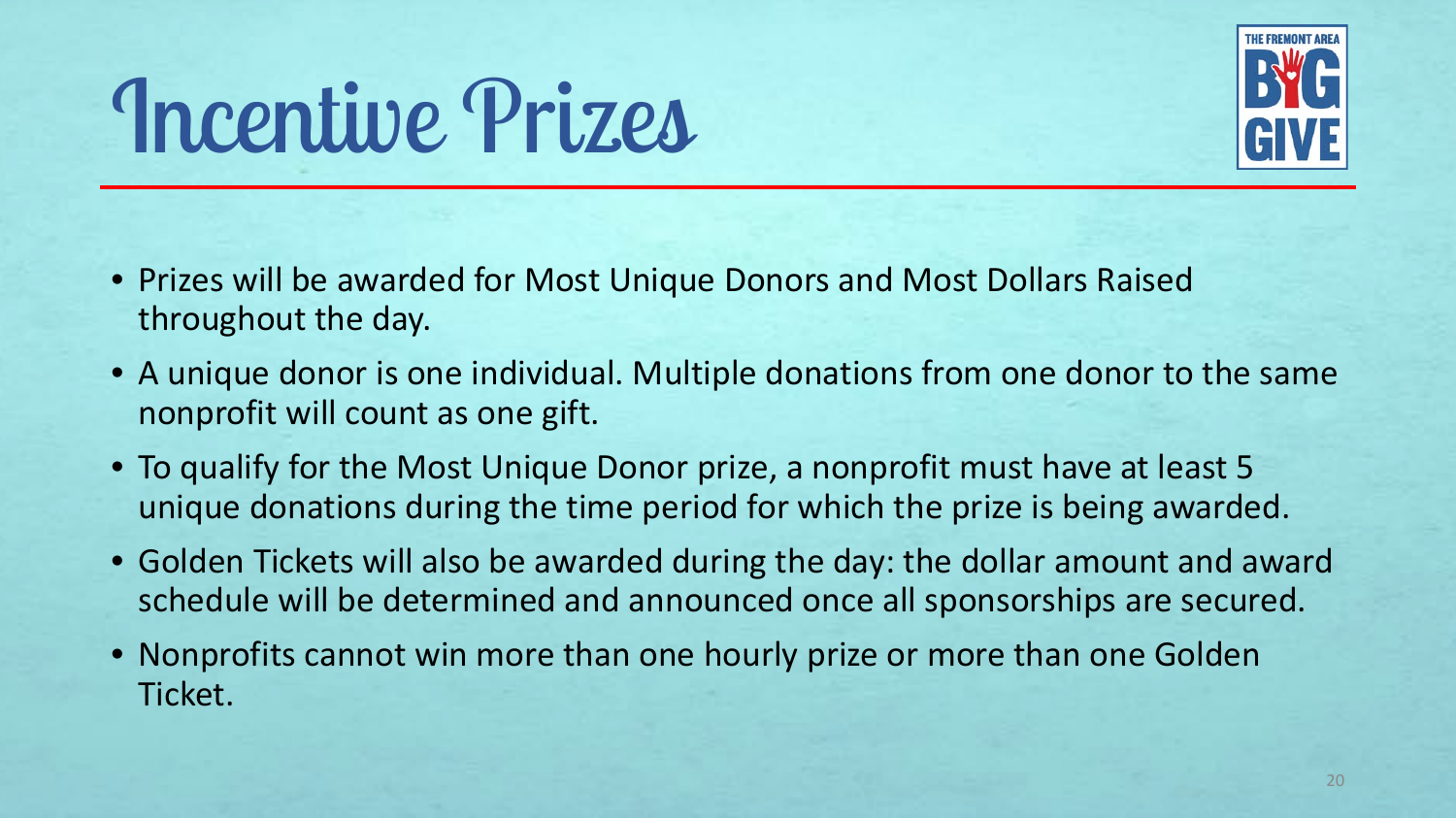

### Additional Big Give Prizes

- Match Minutes
- •"Master the G-Force of Social Media" Social Media Contest
- •"Why I Give" Contest
- •"All On Board" Board Participation Prize
- •"You've Got Friends" Fundraising Page Prizes
- •"You're the Best" Gratitude Prize
- •"Rookie of the Year" Prize for New Nonprofit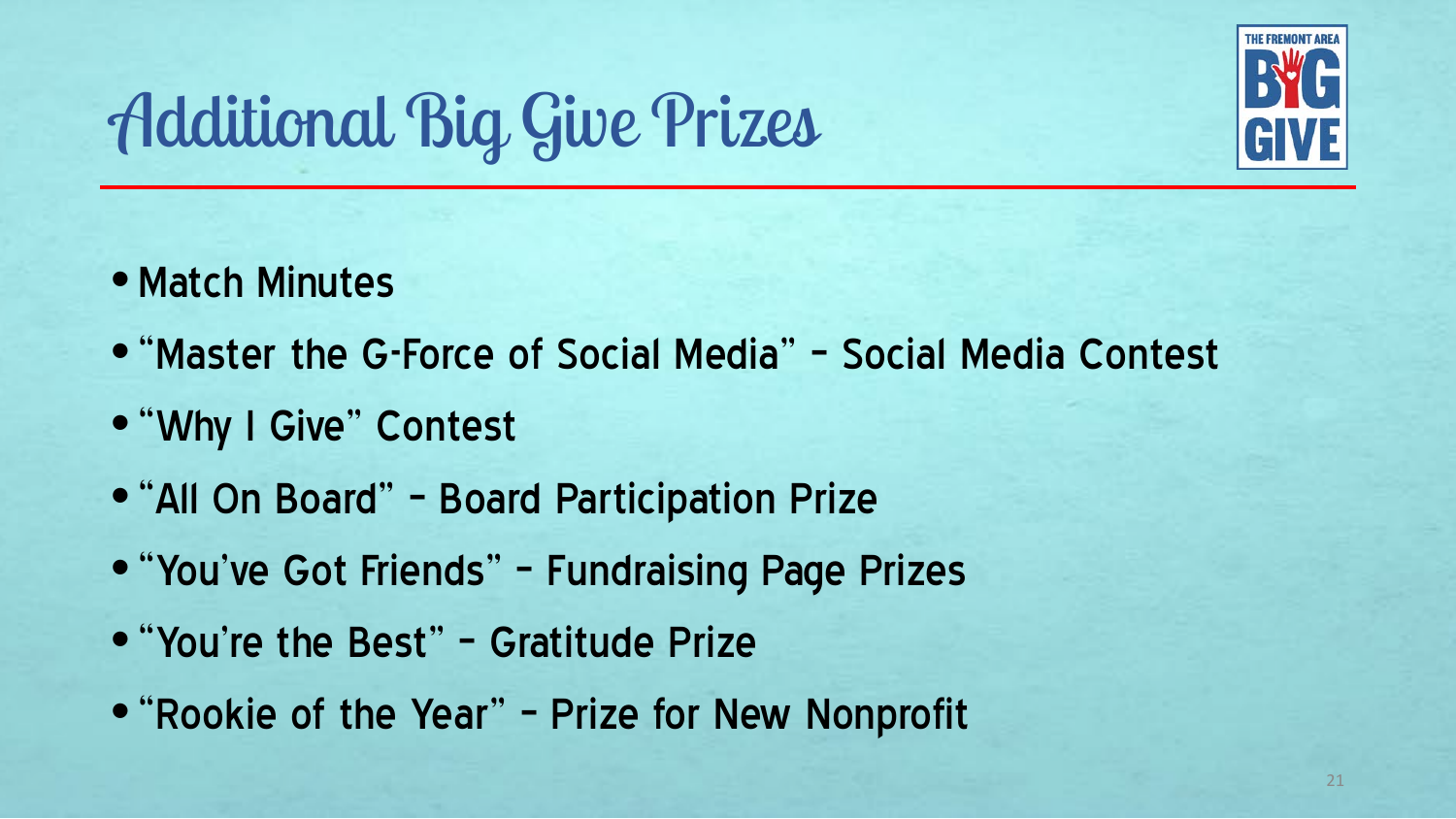### Announcing the Winners



Prize winners will be announced on the prizes page and on Facebook.

| Prizes<br>#WhyIGive Donor Challenge<br>May the G-Force Be With You!<br>ö<br>Social Media Contest<br>FORCE<br><b>COCHAAN HEAT</b><br>\$250 per winner<br>New this year is a pre-Big Give #WhyIGive Donor<br>\$1000<br>Challenge. Donors may submit their answer to the<br>One participating organization whose social media post<br>question "Why I Give" at the link below for their<br>has the most "likes" using the hashtag<br>chance to be featured across the Fremont Area<br>#FremontAreaBigGive and tags the Fremont Area<br>Community Foundation's social media platforms as well<br>Community Foundation (@facfoundation) will be | THE FREMONT AREA<br><b>BIG GIVE</b> |                                                           | Search | <b>PRIZES</b> | <b>V MENU</b> |  |
|--------------------------------------------------------------------------------------------------------------------------------------------------------------------------------------------------------------------------------------------------------------------------------------------------------------------------------------------------------------------------------------------------------------------------------------------------------------------------------------------------------------------------------------------------------------------------------------------------------------------------------------------|-------------------------------------|-----------------------------------------------------------|--------|---------------|---------------|--|
|                                                                                                                                                                                                                                                                                                                                                                                                                                                                                                                                                                                                                                            |                                     |                                                           |        |               |               |  |
|                                                                                                                                                                                                                                                                                                                                                                                                                                                                                                                                                                                                                                            |                                     |                                                           |        |               |               |  |
| awarded \$1,000. The organization with the most "likes"<br>of their choice. All submissions for the challenge will be<br>by NOON on May 9TH will have mastered the force of<br>put into a random drawing, and four \$250 prizes will be<br>social media and will win \$1000!!<br>awarded during the Fremont Area Big Give.                                                                                                                                                                                                                                                                                                                 |                                     | as a chance to win \$250 for a participating organization |        |               |               |  |
| Sponsored by<br>Sponsored by<br>Getzschman Heating<br>Arps Red-E-Mix                                                                                                                                                                                                                                                                                                                                                                                                                                                                                                                                                                       |                                     |                                                           |        |               |               |  |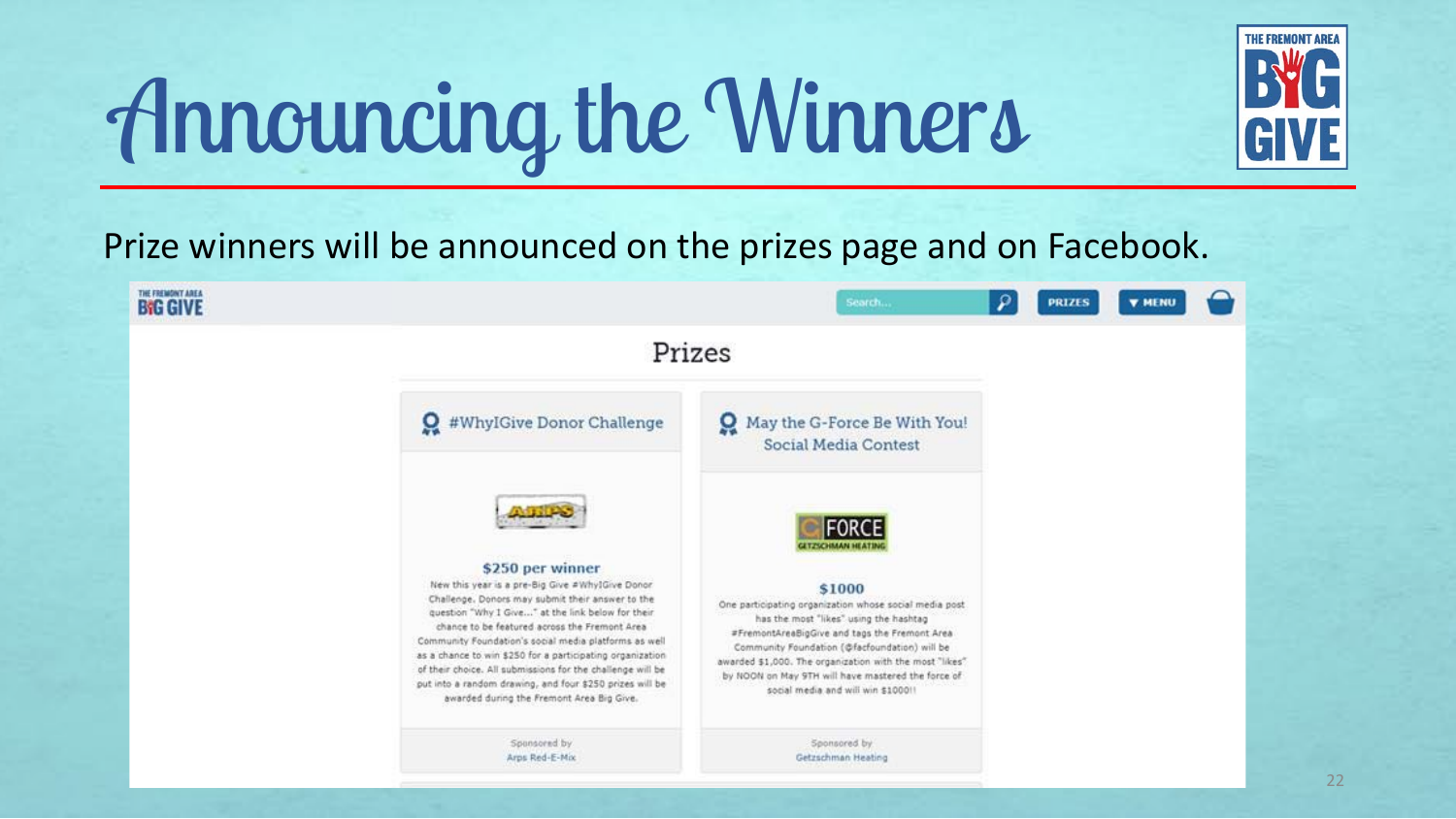



Three leaderboards will be available:



Leaderboards for Fremont Area Big Give



| Name                                 | Amount Raised V | Donors     |
|--------------------------------------|-----------------|------------|
| 1. Fremont Public Schools Foundation |                 | $^{\circ}$ |
| 2. Fremont Area Art Association      |                 | $\circ$    |
| 3. CareCorps LifeHouse               |                 | $\circ$    |
| 4. Dodge County Humane Society       |                 | 0          |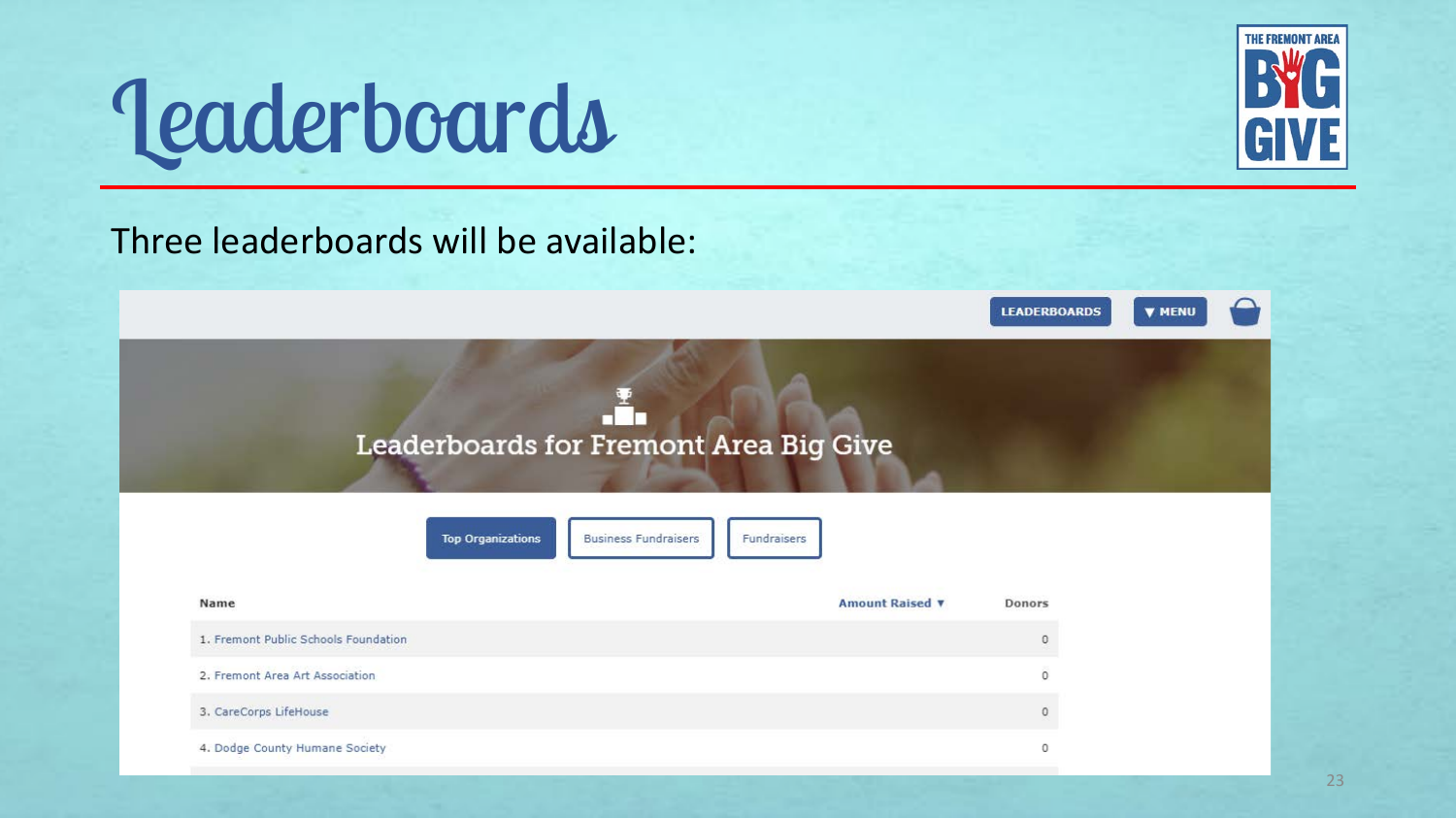

# Viewing Donation Information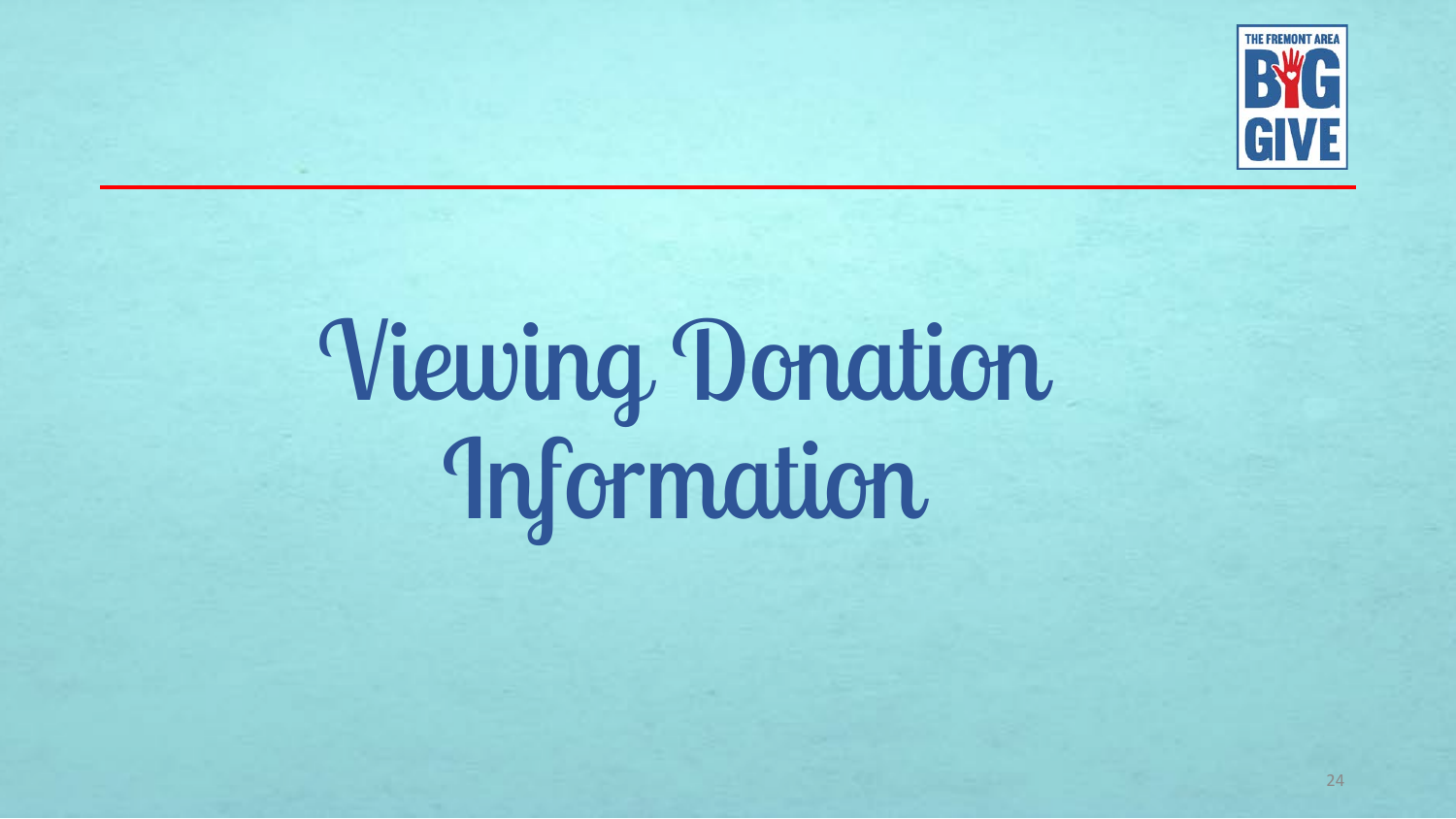### Viewing Donations



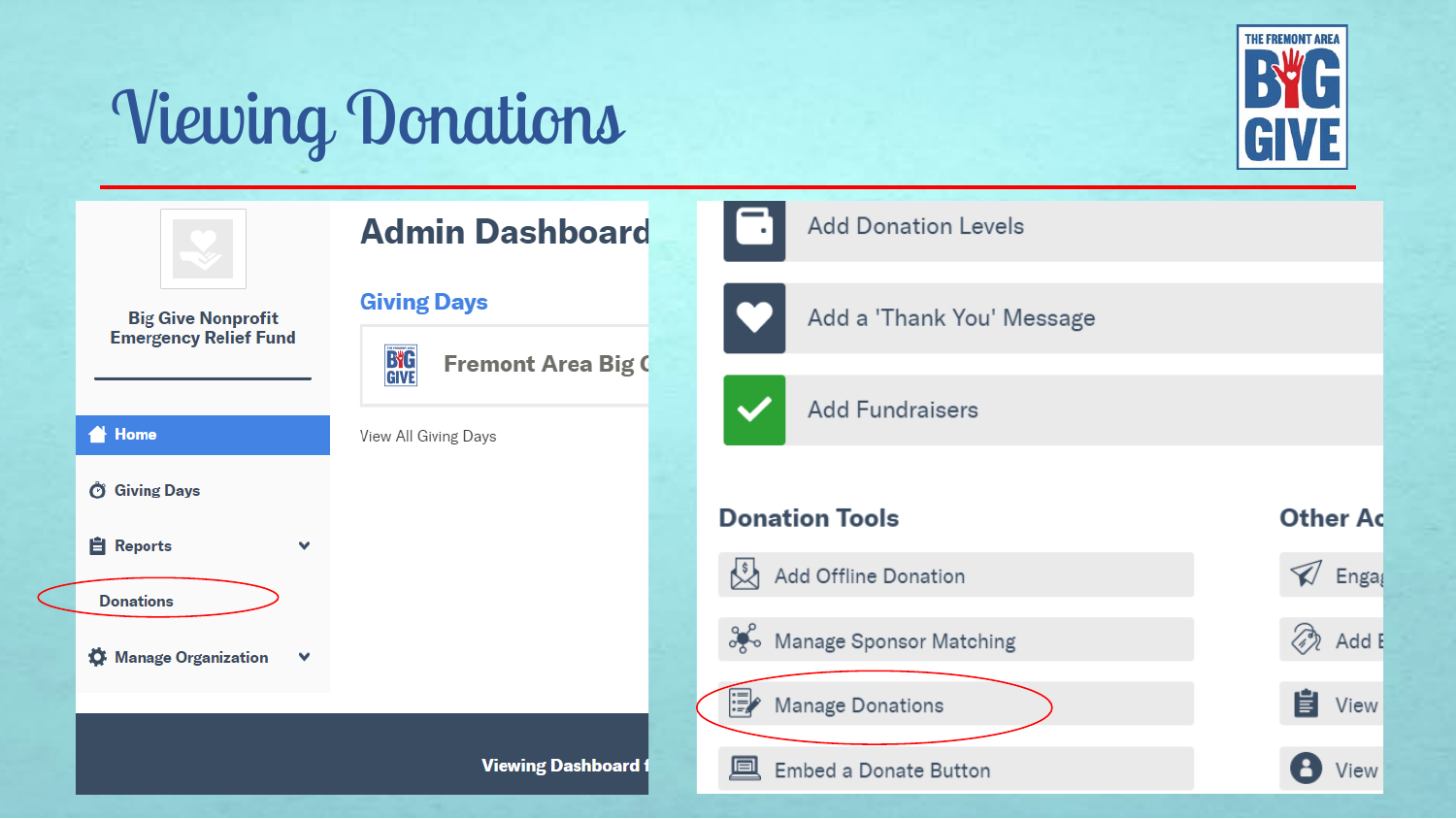### Viewing Donations



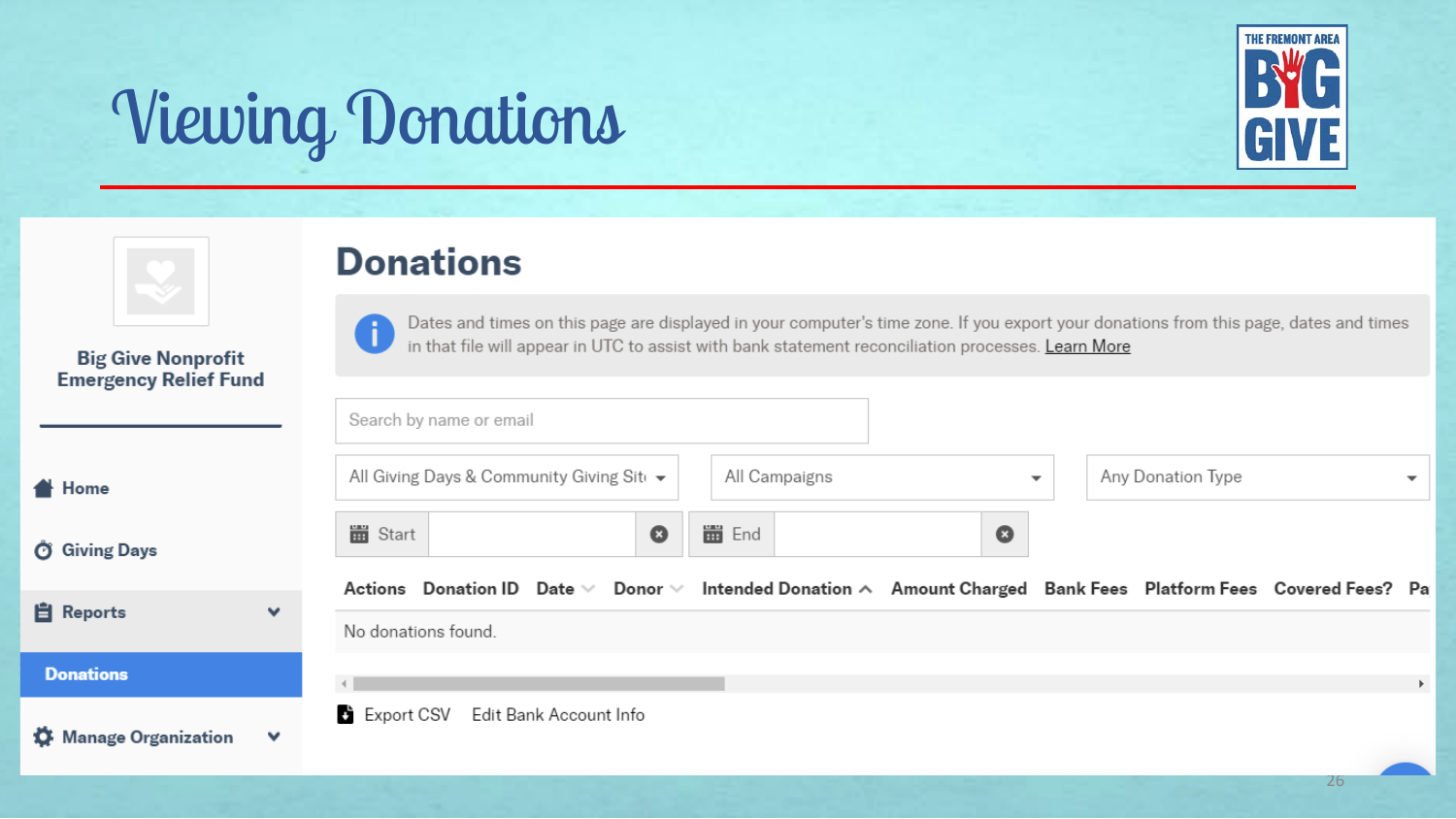### Viewing Payouts



|                                       | <b>Admin Dashboard</b>                             |  |
|---------------------------------------|----------------------------------------------------|--|
| <b>Fremont Rural Fire</b>             | <b>Giving Days</b>                                 |  |
| <b>Department</b>                     | <b>BYG</b><br>GIVE<br><b>Fremont Area Big Give</b> |  |
| A.<br>Home                            | View All Giving Days                               |  |
| <b>O</b> Giving Days                  |                                                    |  |
| <b>自 Reports</b>                      | $\checkmark$                                       |  |
| <b>Donations</b><br><b>Financials</b> |                                                    |  |
| <b>W</b> Manage Organization<br>v     |                                                    |  |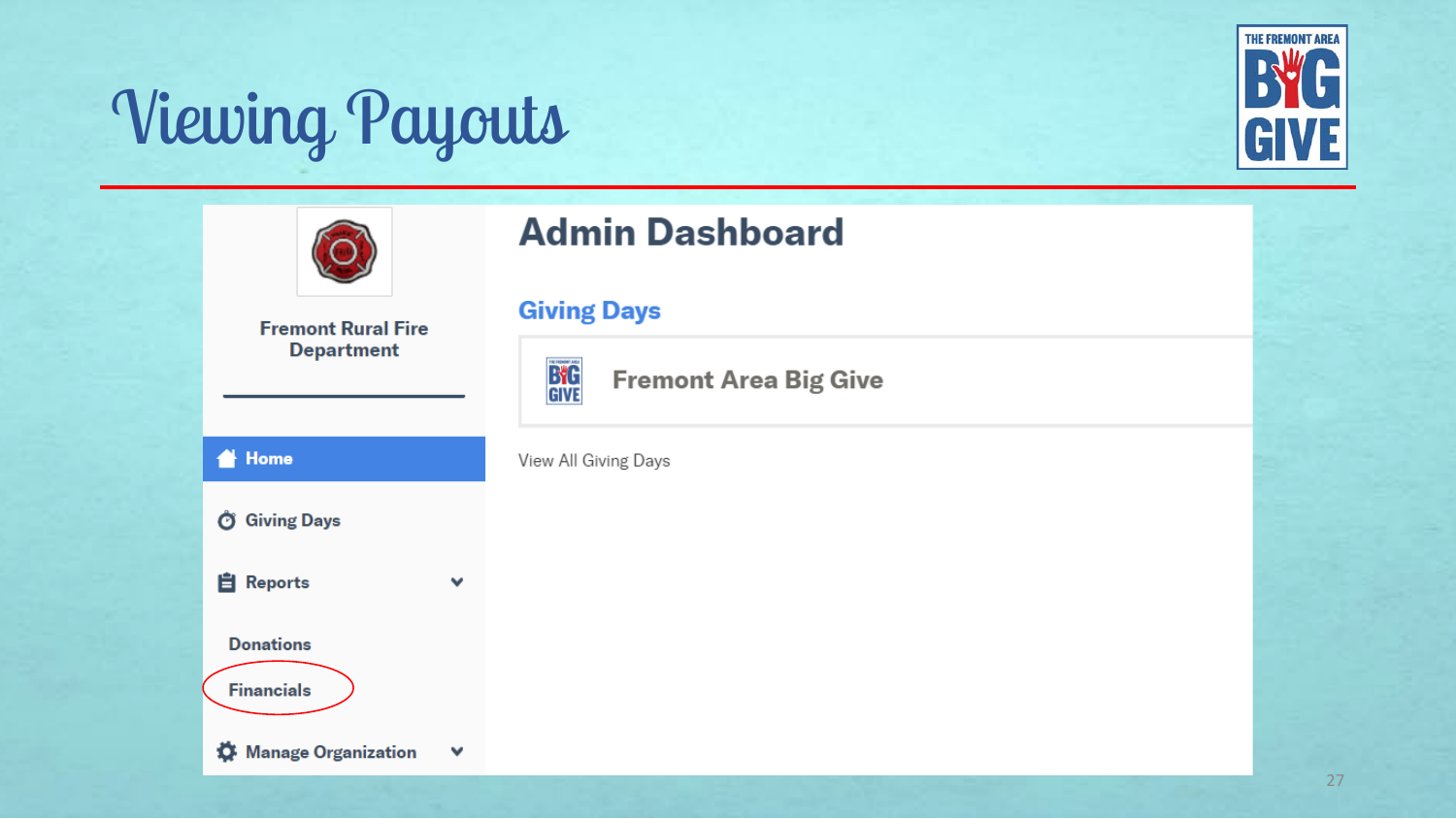

### Viewing Payouts

| <b>Balances</b> | <b>GG Pay</b>                                                                                                                                                                                  | Start Date | End Date                                       |
|-----------------|------------------------------------------------------------------------------------------------------------------------------------------------------------------------------------------------|------------|------------------------------------------------|
| Payouts         | <b>Donation Transactions</b>                                                                                                                                                                   |            |                                                |
| Refunds         | Gross Amount: 0<br>Net Amount: 0<br>Total Number: 0<br>Givegab Platform Fees: 0<br>GG Pay Processing Fees: 0                                                                                   |            | \$0.00<br>\$0.00<br>0<br>\$0.00<br>\$0.00      |
|                 | <b>Current</b><br>Total balance: $\boldsymbol{0}$<br>Pending refunds:<br>Pending disputes: $\boldsymbol{\Theta}$<br>Total in reserve: $\boldsymbol{0}$<br>Total balance to payout: $\bigoplus$ |            | \$0.00<br>\$0.00<br>\$0.00<br>\$0.00<br>\$0.00 |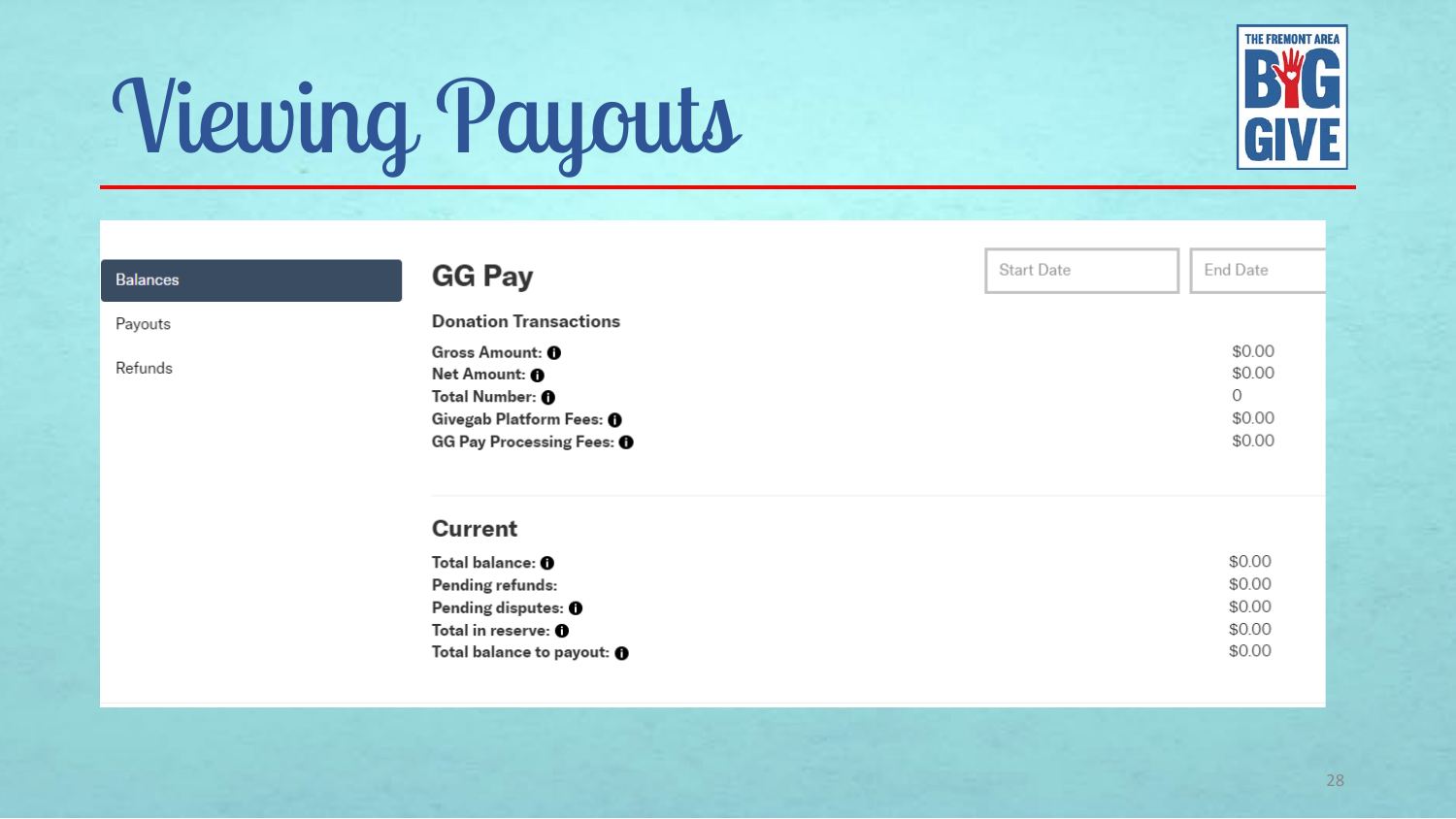

### Viewing Analytics

|                                                                                                                   | <b>Overall Stats</b><br><b>Total Stats</b> |                                       |                                         |
|-------------------------------------------------------------------------------------------------------------------|--------------------------------------------|---------------------------------------|-----------------------------------------|
| <b>Fremont Area Big Give</b><br>THE FREMONT AREA<br><b>\$0.00</b> Raised : 0 Donors : 0 Gifts<br><b>Analytics</b> | \$0.00<br><b>TOTAL RAISED</b>              | $\mathbf 0$<br><b>TOTAL DONORS</b>    | $\mathbf 0$<br><b>TOTAL DONATIONS</b>   |
|                                                                                                                   | <b>Online Stats</b>                        |                                       |                                         |
|                                                                                                                   | \$0.00<br><b>RAISED ONLINE</b>             | $\mathbf 0$<br><b>ONLINE DONORS @</b> | $\mathbf 0$<br><b>ONLINE DONATIONS</b>  |
|                                                                                                                   | <b>Offline Stats</b>                       |                                       |                                         |
|                                                                                                                   | \$0.00<br><b>RAISED OFFLINE O</b>          | $\Omega$<br><b>OFFLINE DONORS</b>     | $\mathbf 0$<br><b>OFFLINE DONATIONS</b> |
|                                                                                                                   | <b>Fees</b>                                |                                       |                                         |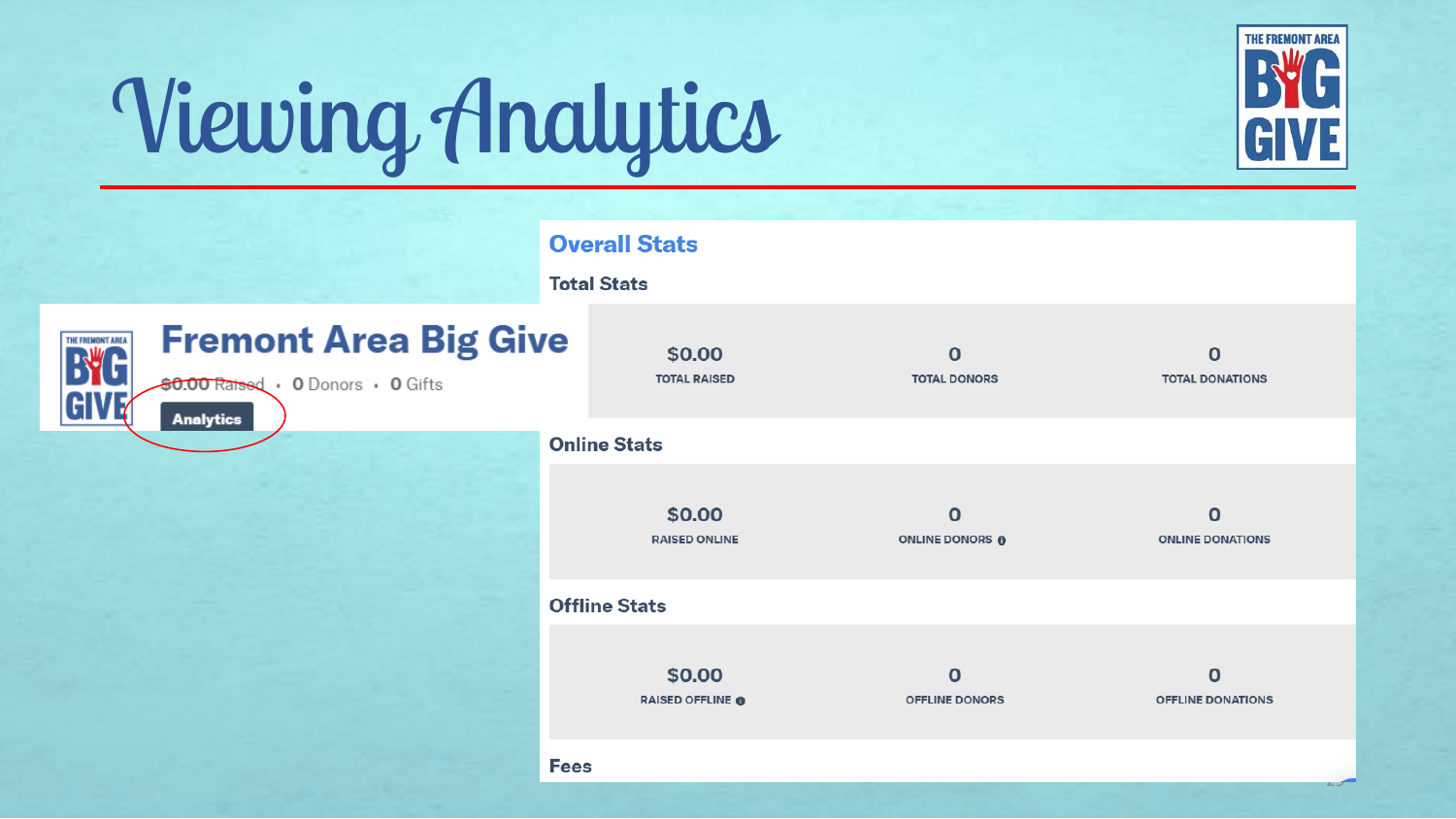### Thanking Donors



- It is important to thank your donors
	- Monitor your donations in real time
	- Thank-you e-mails can be sent from the system as gifts are made
	- Pick up the phone and call donors especially ones who make large gifts
	- Follow up after FABG with a note/letter/phone call
- Use "thank you" card and stewardship templates in the Nonprofit Toolkit!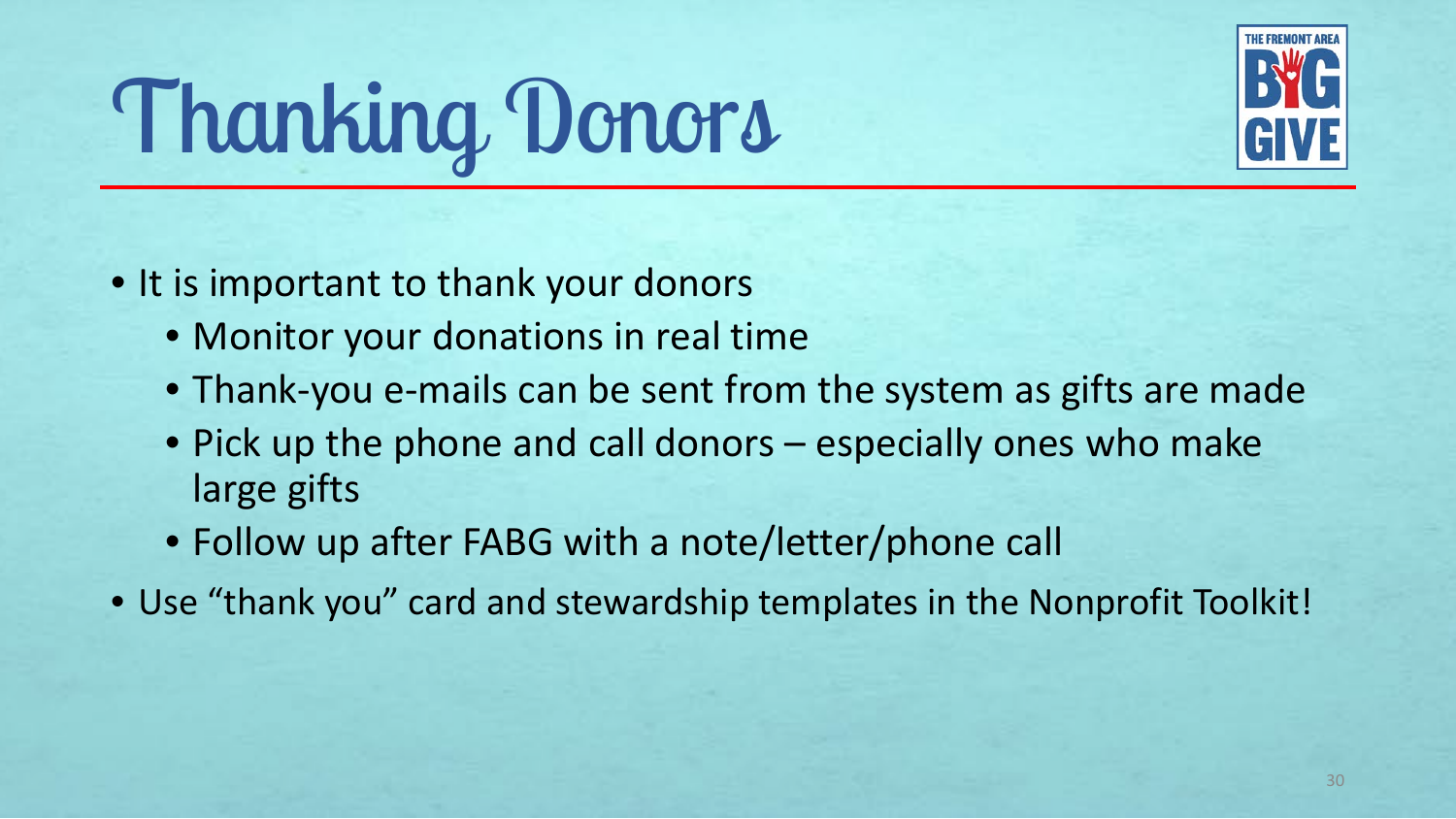### Important Dates



NOW ‒ Encourage donors/supporters to create a Fundraising Page for your Nonprofit April 15 – Deadline to build/update profile pages May  $1 -$  Early gifts will be accepted May 10 – Fremont Area Big Give! May 24 – Funds deposited (10 business days after Big Give)